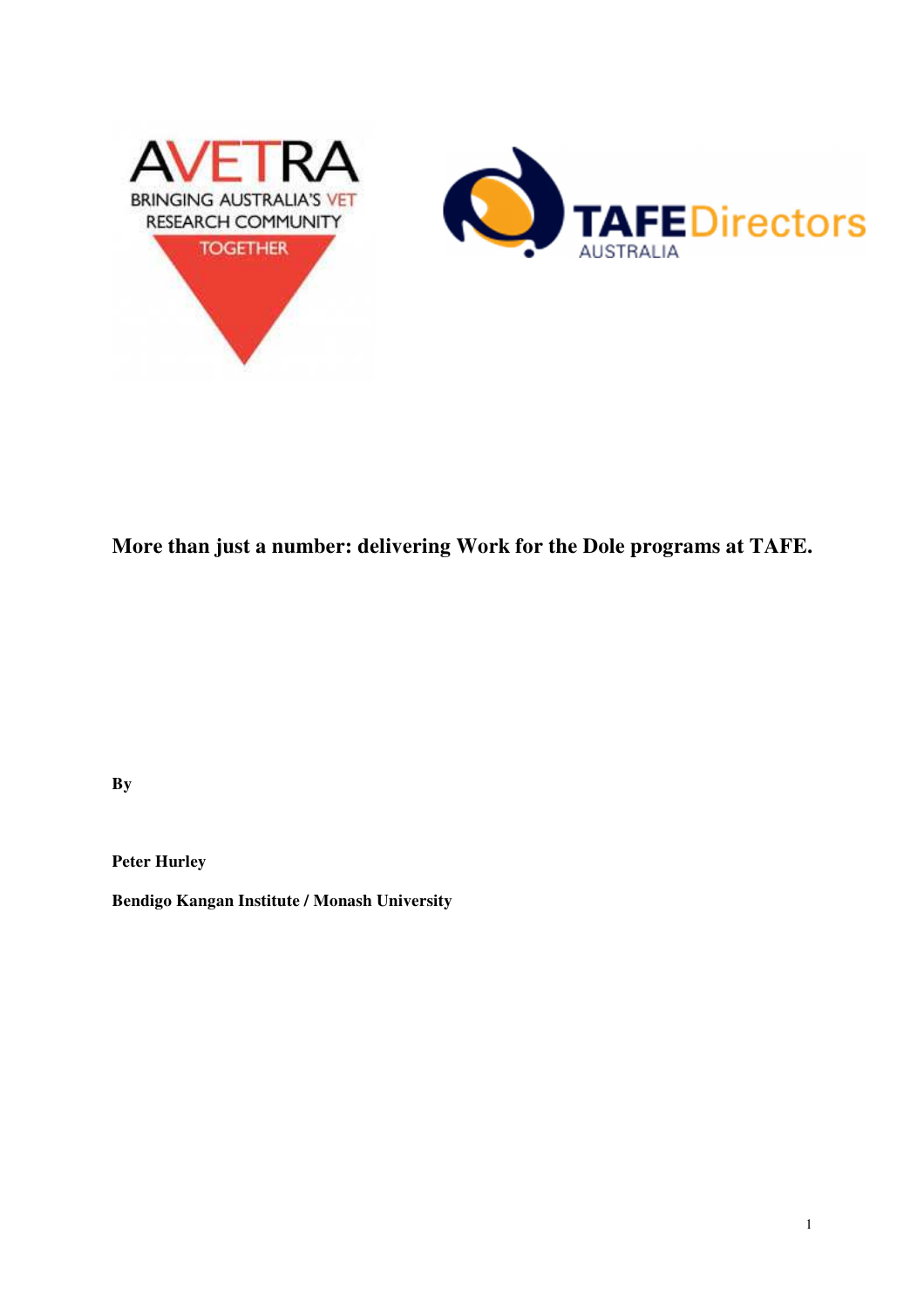# **Contents**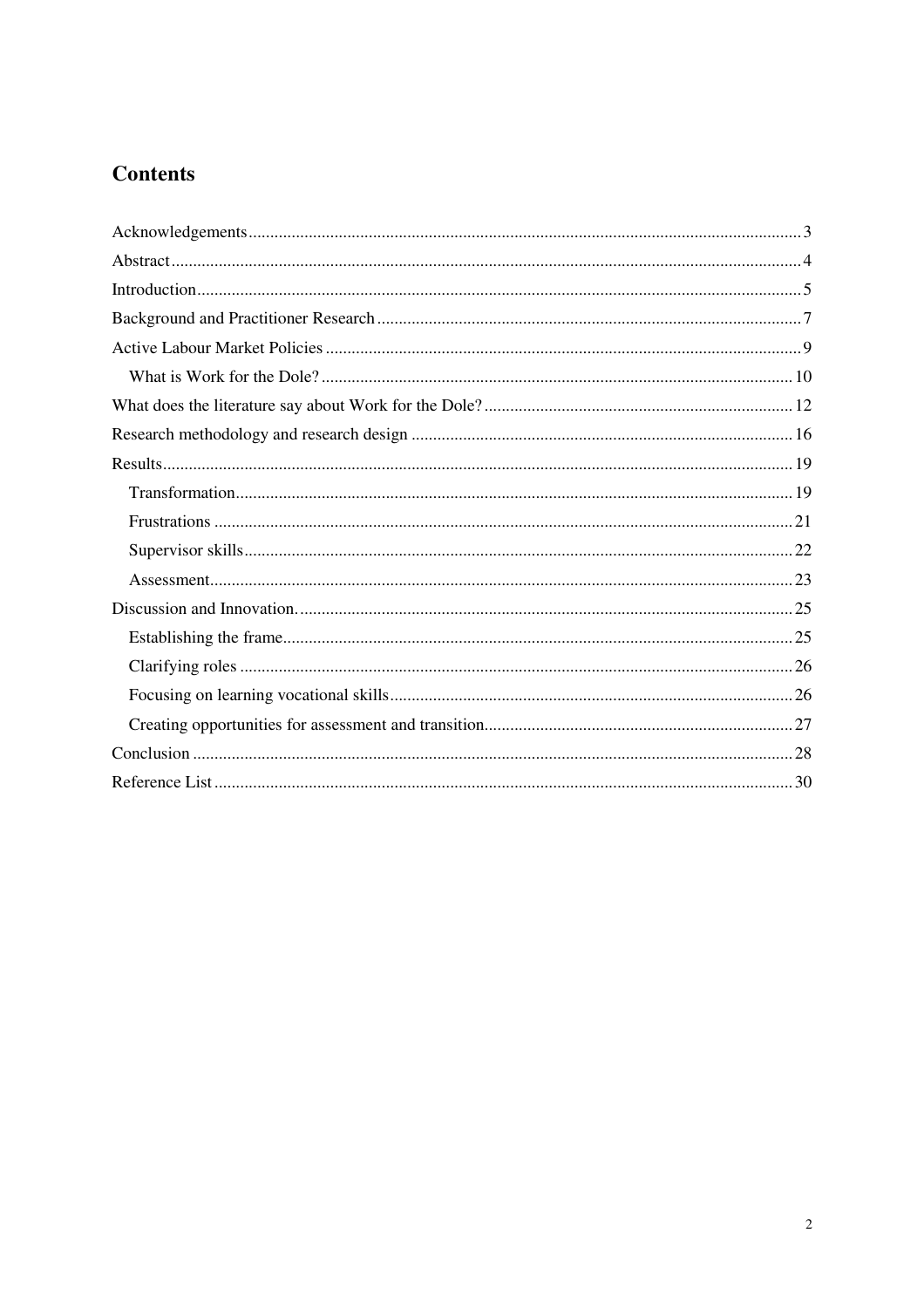# **Acknowledgements**

Funding for this research was provided by the TAFE Directors Association (TDA) and the Australian Vocational Education and Training Research Association (AVETRA) through the TDA/AVETRA Industry Innovation Scholarship. I would like to thank the TDA and AVETRA for their support of this research. TAFE provides education and services to some of the most disadvantaged groups in society. TDA and AVETRA's commitment to practitioner research demonstrates the fostering of thought and inquiry that is needed for TAFE to fulfil its mission. I would particularly like to thank Melinda Waters, from TDA, and Linda Simon, from AVETRA. I make the statement in this research that the conditions have to be right for learning and the same can be said of research. Melinda and Linda provide the care, patience and resources needed for research to thrive. I am indebted to them and their foresight in creating the TDA/AVETRA Industry Innovation Scholarship.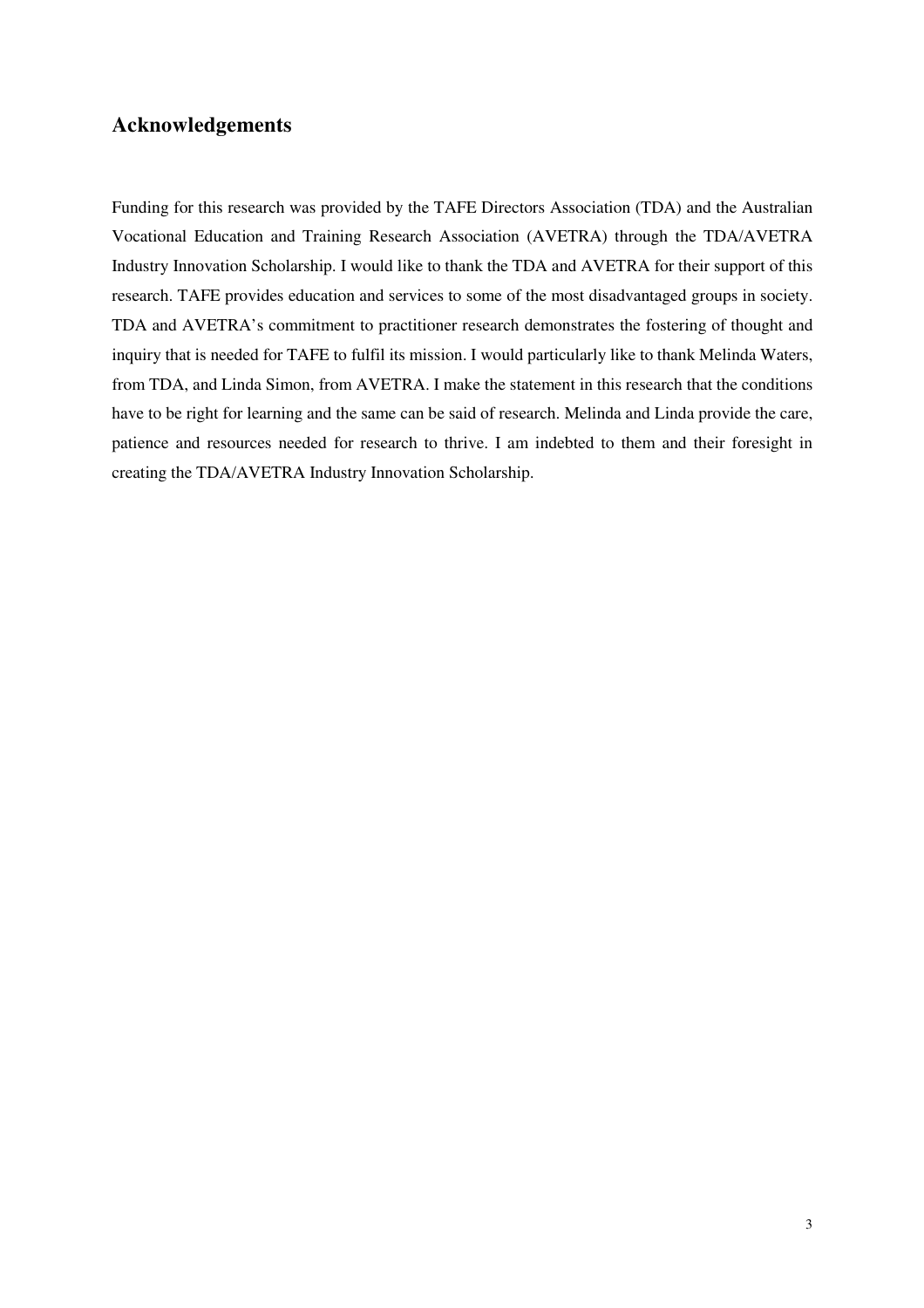## **Abstract**

This research examines the delivery of Work for the Dole in a TAFE setting. Mandatory Work for the Dole was re-introduced by the Australian government in 2015. As an Active Labour Market Policy (ALMP), the efficacy of Work for the Dole is contested. As an exercise in education, there is relatively little research into its use. This study examines the literature on Work for the Dole in Australia. I argue that the majority of findings are concerned with the economic efficacy of Work for the Dole. I also argue there is a lack of research into the features of successful interventions. Using a qualitative case study approach, this research examines VET practitioner perspectives of Work for the Dole. Using semi-structured interviews, the reflections of five TAFE teachers in different industry areas are explored. The findings show that Work for the Dole delivered within a TAFE is generally considered to have a positive impact. There are difficulties in delivering programs, particularly program administration. This research suggests that there is a role for TAFEs in the delivery of specialised ALMPs like Work for the Dole as they can impart high-value technical skills to jobseekers. The research makes a series of suggestions for improvement that can be used by policy makers when designing Work for the Dole programs for delivery in a TAFE setting.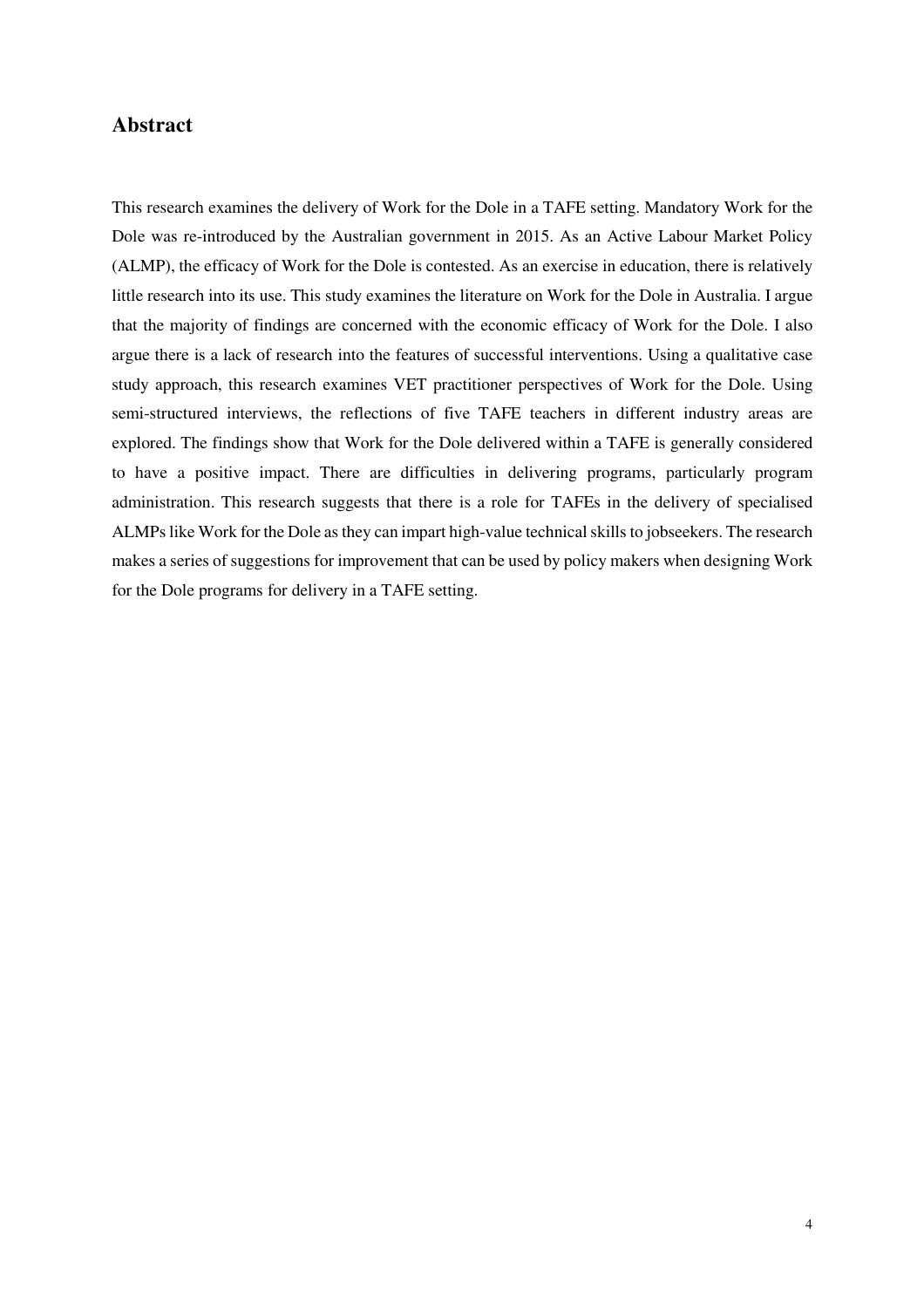# **Introduction**

This research looks at the delivery of Work for the Dole activities in a Technical and Further Education (TAFE) College environment. Work for the Dole is a feature of Australia's employment programs and involves the placement of jobseekers in an activity for up to six months. These activities are traditionally run by a variety of community and not-for-profit providers.

TAFE Colleges have not generally been the site for Work for the Dole activities. This is despite TAFEs possessing a range of facilities and resources that make them suitable as places to provide activities and training to the long term unemployed. This research uses a case study approach that focuses on a TAFE College that does provide Work for the Dole activities in a range of industry areas.

There are a number of aims of the research:

- To gain a better understanding of Work for the Dole activities delivered in a TAFE environment.
- To identify the different strengths and weaknesses of Work for the Dole programs delivered within a TAFE.
- To provide recommendations that can be used by policy makers when designing programs like Work for the Dole.

The research includes an overview of the policy context and a brief literature review of Work for the Dole programs. The policy context used in this instance is Active Labour Market Policies (ALMPs). ALMPs are the various government funded interventions designed to assist jobseekers find work. They are a broad range of schemes of which Work for the Dole is one. There is an overlap in the purpose ALMPs and the vocational education and training (VET) sector.

Much of the research literature on ALMPs is focused on examining employment outcomes using quantitative data. The research shows that where labour market interventions have been successful, it is usually small-scale programs that that are locally based, and ideally result in the award of a formal certificate or qualification (Borland, 2014).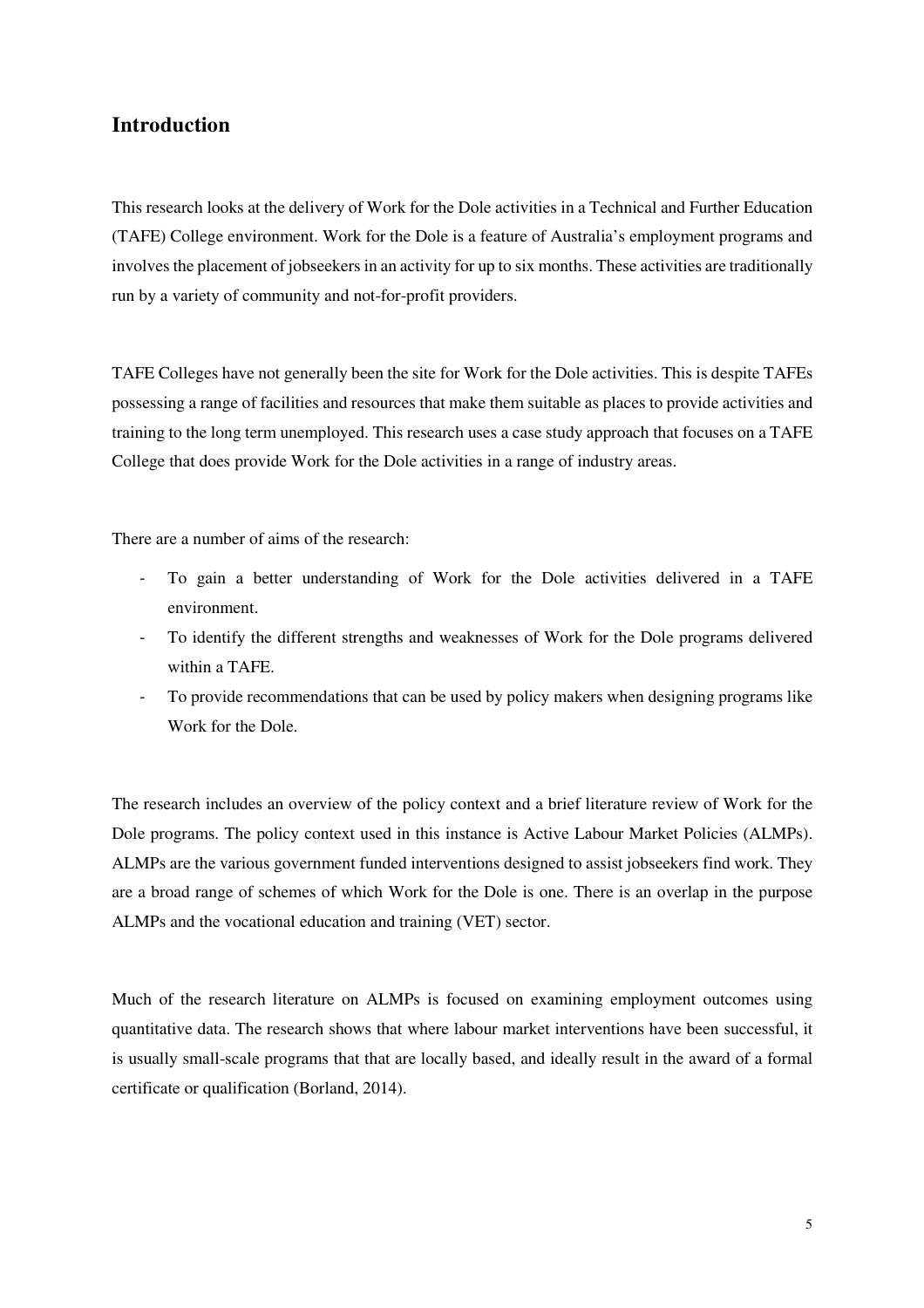TAFE Colleges are a unique setting for the delivery of ALMPs like Work for the Dole. They have facilities, resources and links to industry that can provide a transformative experience for jobseekers. By focusing on the observations of teachers in delivering Work for the Dole programs, the research aims to provide insight into the practical elements of program delivery.

There are four main findings of the research. The first is that Work for the Dole programs would benefit from improved administration. The research found that participants would begin the program in a negative state of mind and that the lack of appropriate administration affected the ability to set up an effective learning program.

The second finding is that clarifying the roles of teachers that supervise Wok for the Dole activities would enhance their ability to deliver the programs.

The third and fourth findings are related. TAFEs offer a unique learning environment for the acquisition of technical and specialised skills. The third finding is that focusing on creating activities that utilise technical and specialised areas taught in TAFEs would complement the aims of the Work for the Dole program. Finally, creating opportunities to assess participants may increase the quality of the programs and align Work for the Dole closer to what the research literature suggests is best-practice.

There is significant overlap in the aims of the VET sector and the employment services sector. TAFE Colleges have the resources and capability to provide high value programs to jobseekers. This research shows that there exists the ability to deliver programs within the current policy and funding environment. This research also suggests that with further improvements and understanding, TAFE Colleges can provide unique, high value programs that deliver training in occupational areas that benefit the jobseeker and assist the government in meeting its employment services policy objectives.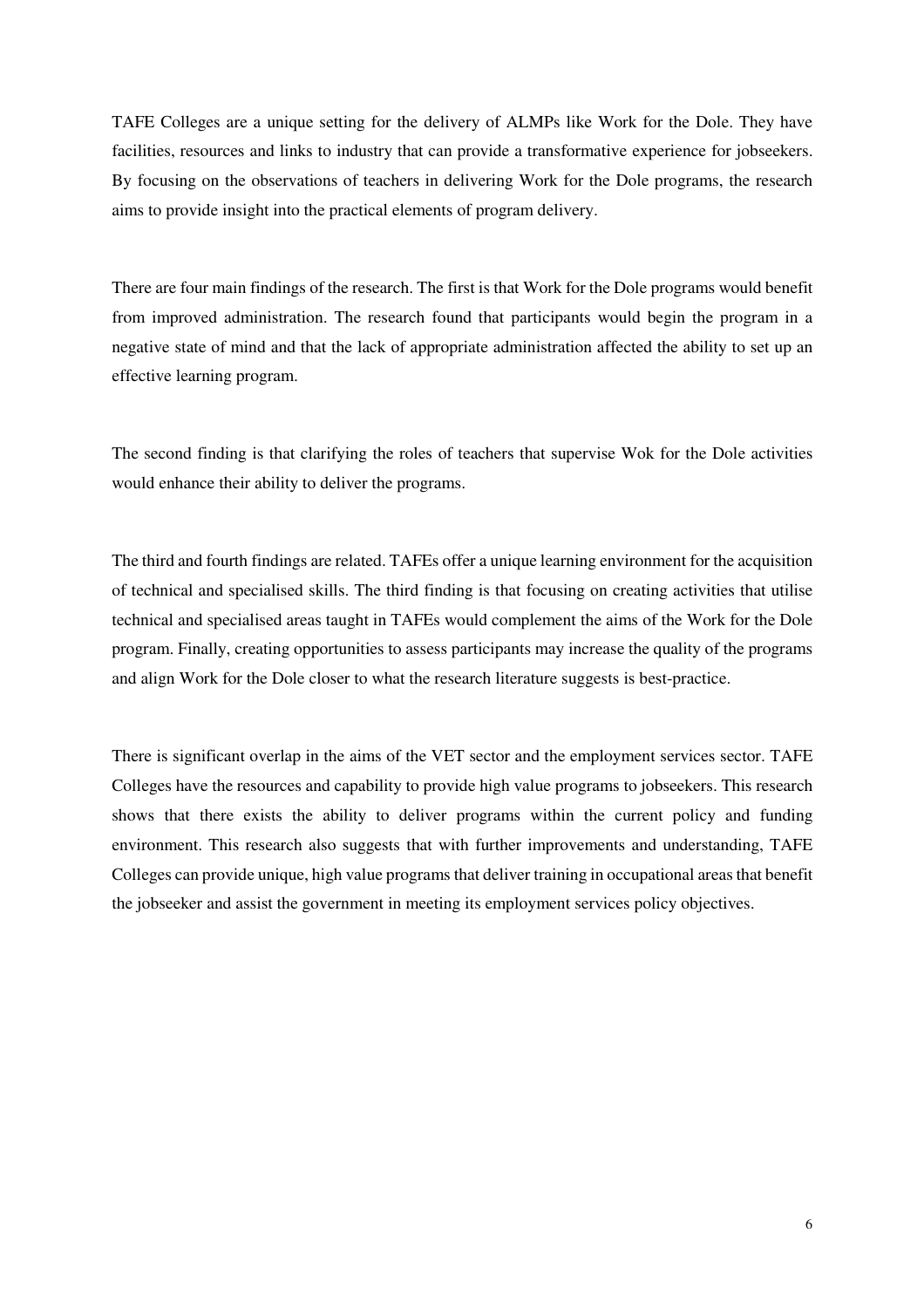### **Background and Practitioner Research**

This research detailed in this paper was jointly funded by the TAFE Directors Association (TDA) and the Australian Vocational Education Research Association (AVETRA). The purpose of the funding is to enhance research and innovation capacity within TAFEs. Recipients of the scholarship investigate innovative ways to meet new and emerging skill needs through research projects undertaken in industry or community settings. The outcomes will inform new practices and/or partnerships models for TAFE and specific industry/community sectors.

TAFEs within Australia play a very important role in the VET sector. They are publically owned institutions that deliver a range of vocational education and training services, usually to some of the most disadvantaged groups within society. Traditionally TAFEs are associated with apprenticeship training, short courses and English language training, however their activities are very broad. Recently TAFEs have been subject to a series of reforms. The introduction of contestable markets, the opening of access to private providers to public funding, and the federal government VET FEE-HELP initiatives have been a challenge to TAFEs. TAFEs traditional business models have been disrupted and their funding base eroded.

The TAFE College that serves as the site for the study has a long history of delivering employment programs. These include retraining schemes for redundant workers, apprenticeship support, and working with employment service providers to place jobseekers in training. The TAFE College also has a long history of engagement with delivering Work for the Dole programs.

A distinctive feature of Work for the Dole programs is that they sit outside of normal TAFE delivery. The programs are usually managed by employment service providers in conjunction with not for profit providers. They do, however, share a series of features that makes them suitable for delivery within a TAFE College such as; they are intended to provide a work based experience; they can be conducted in a group setting; a supervisor or trainer is involved to impart skills and knowledge; they are conducted over a period like a course.

The nexus between employment services and TAFE is complex. It is also one that is under researched. The TDA/AVETRA scholarship aims to "foster innovation in workforce development programs for enterprises" (TDA, 2016). The scope of the research does not allow for a full exposition of the varied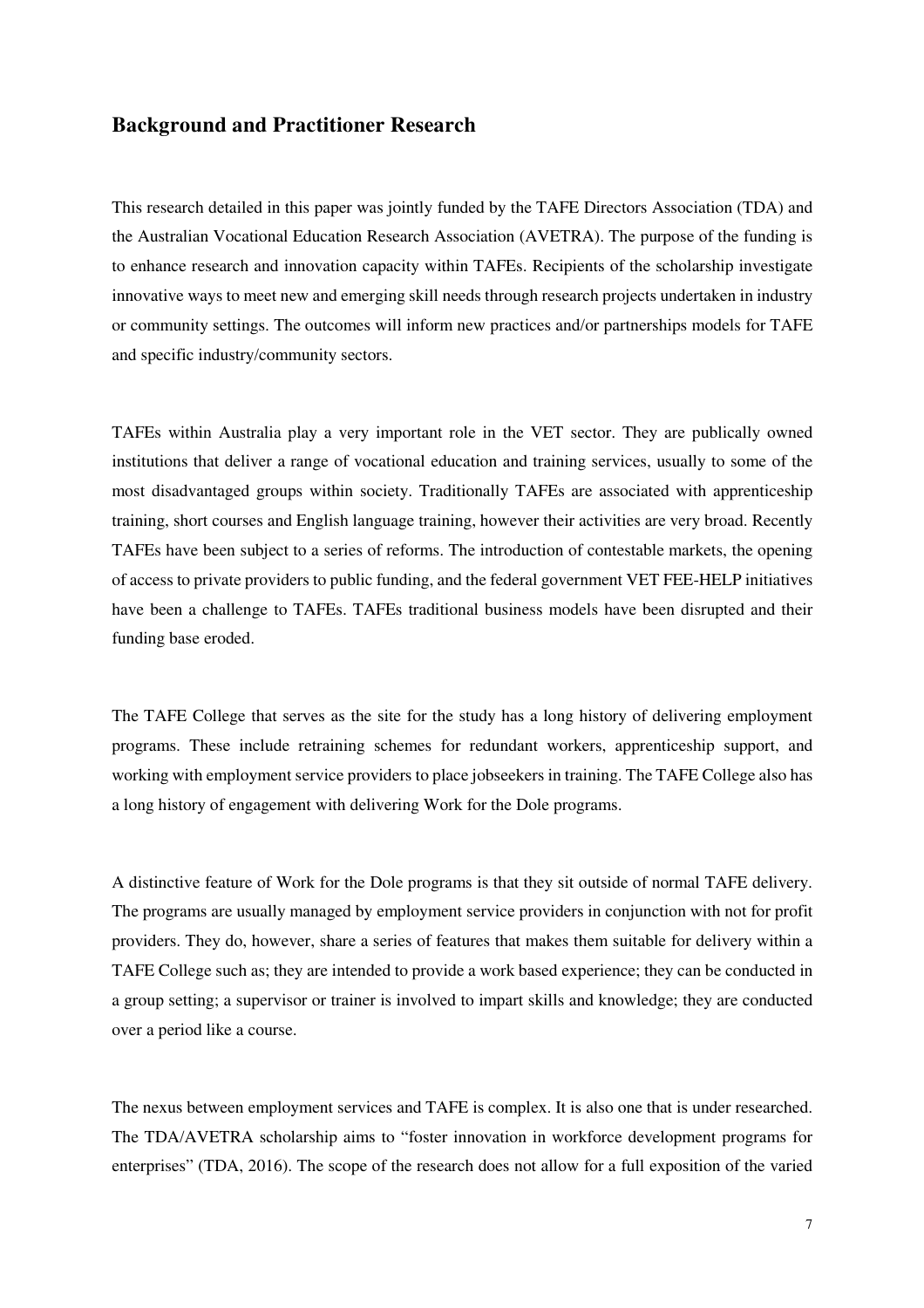link between employment programs and vocational education and training. Instead, the research will focus on a number of areas including the policy settings that TAFE must engage with in order to be involved in labour market programs, and also the experience of practitioners with Work for the Dole programs. The aim is not to provide a definitive account but to better understand the role of TAFE, how its role can be strengthened, and to make suggestions for further research.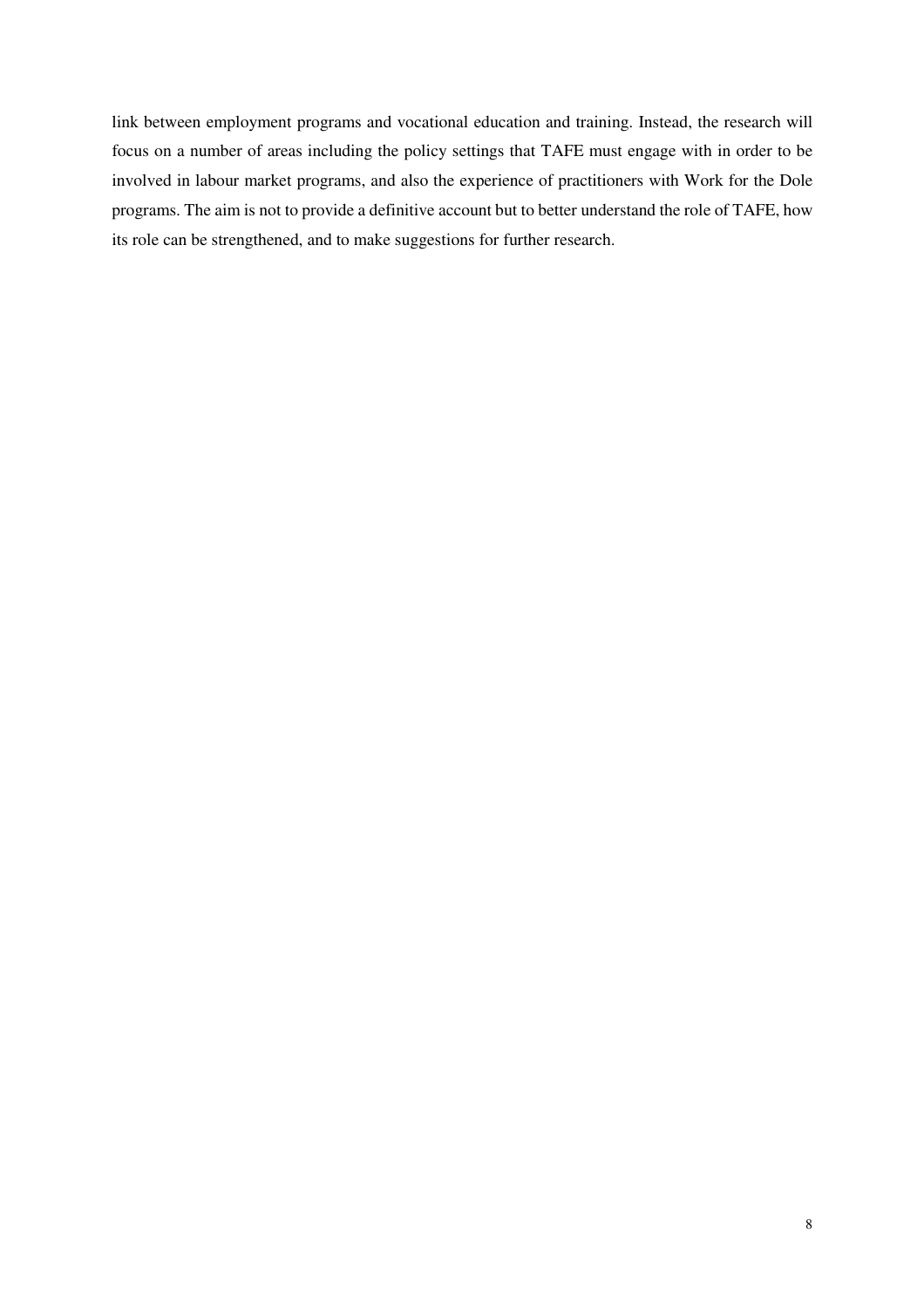## **Active Labour Market Policies**

The policy context for this research are Active Labour Market Policies (ALMPs). ALMPs refer to the different types of government policy interventions to assist unemployed people integrate or re-integrate into the workplace. They differ from 'passive' labour market policies in a number of ways. 'Passive' labour market policies usually refer to providing replacement income during periods of unemployment or to early retirement schemes. ALMPs have a more interventionist focus and can take a range of forms including training, job creation measures, jobseeker support, hiring and payroll subsidies, and support for new enterprise creation. Within Australia, these policies are usually managed by the federal Department of Employment. The most noticeable face of ALMPs in Australia are Centrelink and *jobactive* providers.

ALMPs can be categorised into the seven areas (Meager, 2009) listed below.

- 1. **Education and Training schemes**: These are the classic elements of ALMPs and include training or re-training to cover either general skills or vocationally specific skills. The underlying argument is that employability and job-finding chances are increased through the acquisition of skills.
- 2. **Information and job—broking activities:** These are the activities undertaken by organisations such as Centrelink and *jobactive* providers whose role is to register and provide job-matching and vacancy information to jobseekers, and to provide information on jobseekers to employers
- 3. **Work experience, coaching and volunteering**: This is the more involved services usually involving coaching, mentoring and motivational activities
- 4. **Sanctions and Incentives:** These approaches are used to 'activate' unemployed people such as through the threat of benefit withdrawal for non-compliance or through financial incentives such as a monetary bonus on acceptance of an offer.
- 5. **Self-employment subsidies:** Payment to individuals to encourage them to enter self-employment and start their own enterprise.
- 6. **Employer subsidies:** Subsidies paid to employers to hire jobseekers such as through bonuses or a reduction in payroll tax.
- 7. **Job creation schemes:** Traditional make work schemes, often in the public or not-for-profit sector which provide job opportunities to the unemployed.

The definition of an ALMP can be arbitrary and what is classed as an ALMP program differs internationally. Different aspects of the education and training sector, particularly vocational education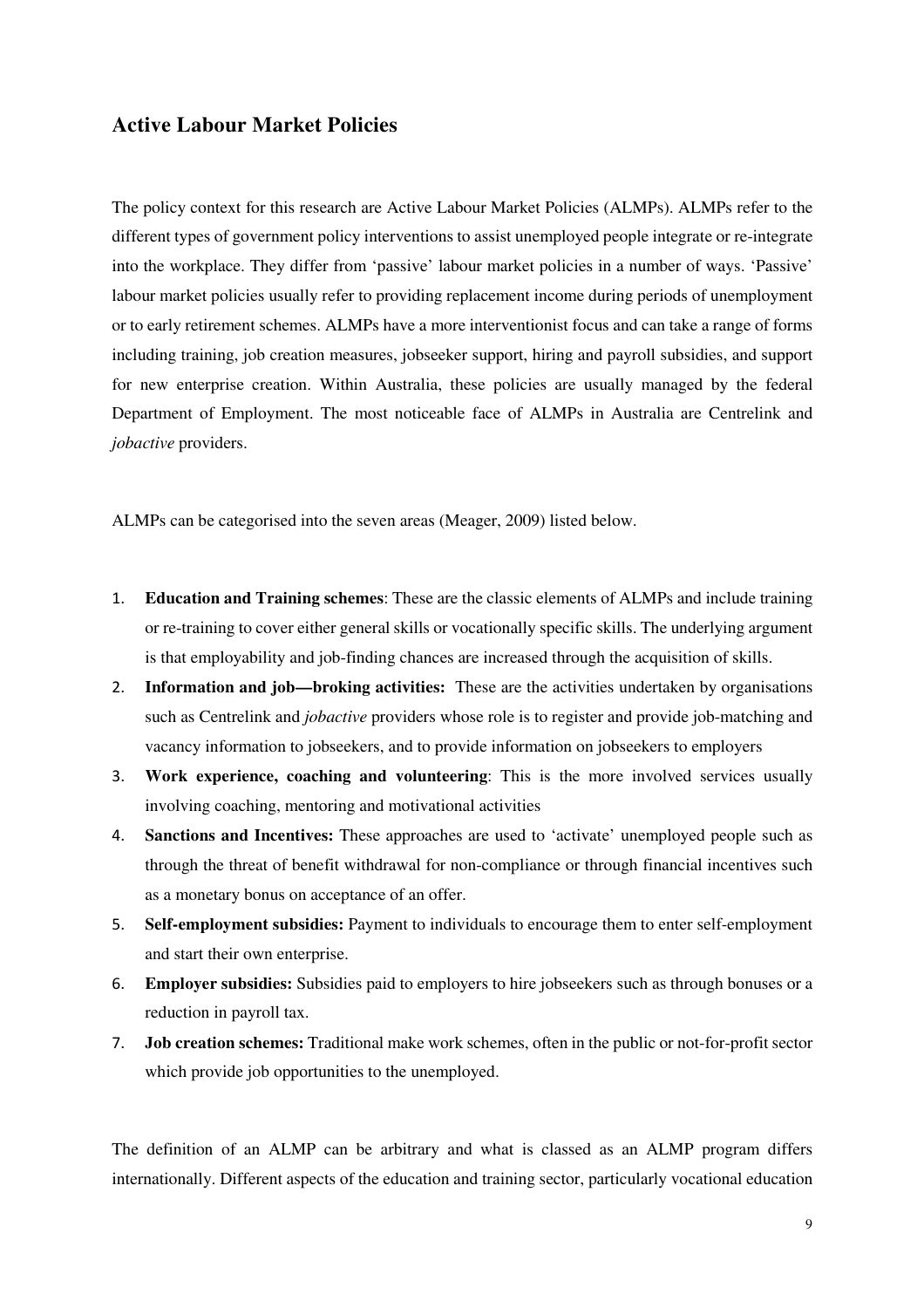and training, can be classed as ALMPs. In Australia, the spending on vocational education and training, such as within TAFEs, is largely not included in the total amount calculated for the sending on ALMPs. This is despite a significant overlap in terms of purposes.

It could be argued, that in one sense, vocational education and training in Australia is a highly complementary aspect of ALMPs. Even when training does not involve unemployed people, vocational education and training in Australia acts as a preventative and sustenance measure to the functioning of the economy by ensuring an active trained professional workforce is available. Indeed, there have been some policy measures around the world aimed at better aligning the role of training and skills development in ALMPs (Meager, 2009).

#### **What is Work for the Dole?**

Work for the Dole is a federal government initiative that is a community based work experience program premised on the principle of mutual obligation. In the Work for the Dole program, certain recipients of unemployment payments are required to participate in approved projects that benefit the community. Projects can include environmental work, construction projects, maintenance of community facilities and work in the not for profit sector. The mutual obligation refers to the responsibility of jobseekers to contribute to the wider community as payment for the taxpayer's financial support during their time of unemployment.

The Australian government first introduced Work for the Dole in 1998. It was a compulsory feature of Australia's employment assistance program, requiring certain recipients of welfare payments to undertake the program in order to continue receiving financial support. During the Labour government of 2007 to 2013 Work for the Dole remained, however, the emphasis was shifted and it became voluntary. In 2015, the federal government again scaled up the program, vastly increasing the number of welfare recipients who were required to undertake a Work for the Dole activity.

There are other international examples of programs like Work for the Dole. These include the 'New Deal for Young Unemployed' in the United Kingdom (Van Reenen, 2001; Blundell et al., 2004); the 'UVG' programme in Sweden (Carling & Larsson, 2005); and 'Active Social Policy' in Denmark (Bolvig et al., 2003). As a policy response, Work for the Dole and other community work based compulsory activity sit across a number of the types of ALMPs that were outlined previously. They can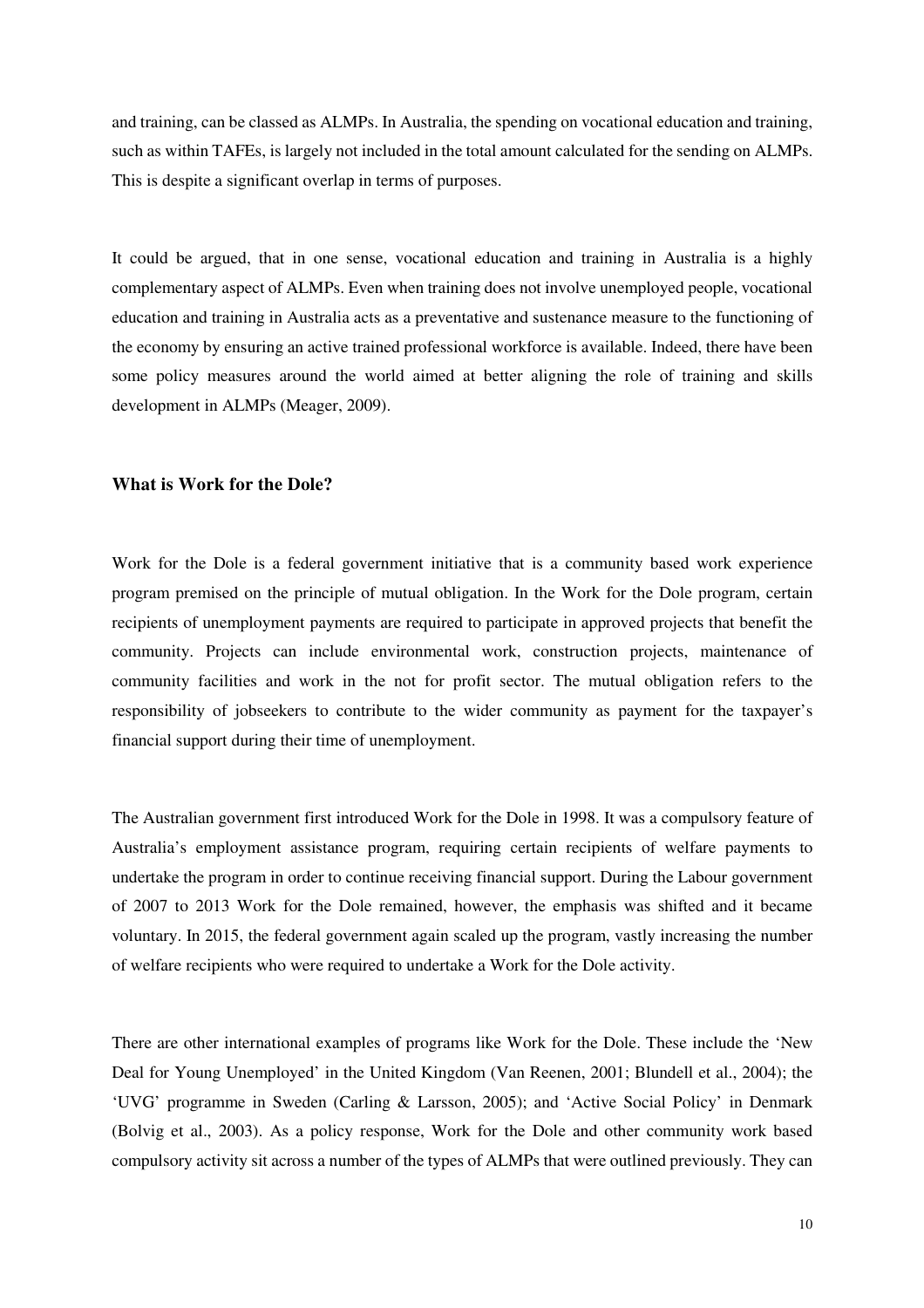be viewed as an education and training measure in that they aim to provide a participant with skills and knowledge to help them gain employment. They can also be viewed as a sanction and incentive in that failure to participate will result in a cut to the jobseeker's payments. In some instances, participant in Work for the Dole also receive a small additional financial incentive for engaging in an activity.

In reality, the type of programs undertaken in Work for the Dole vary enormously. Traditional examples include working in a charity shop and undertaking gardening (Kellard, 2015). All programs within Work for The Dole can be seen to have the following features: they involve a placement of up to six months; they involve one to four days of attendance per week; they are conducted in a work setting, or work-like setting; they are in the community and not-for-profit sector.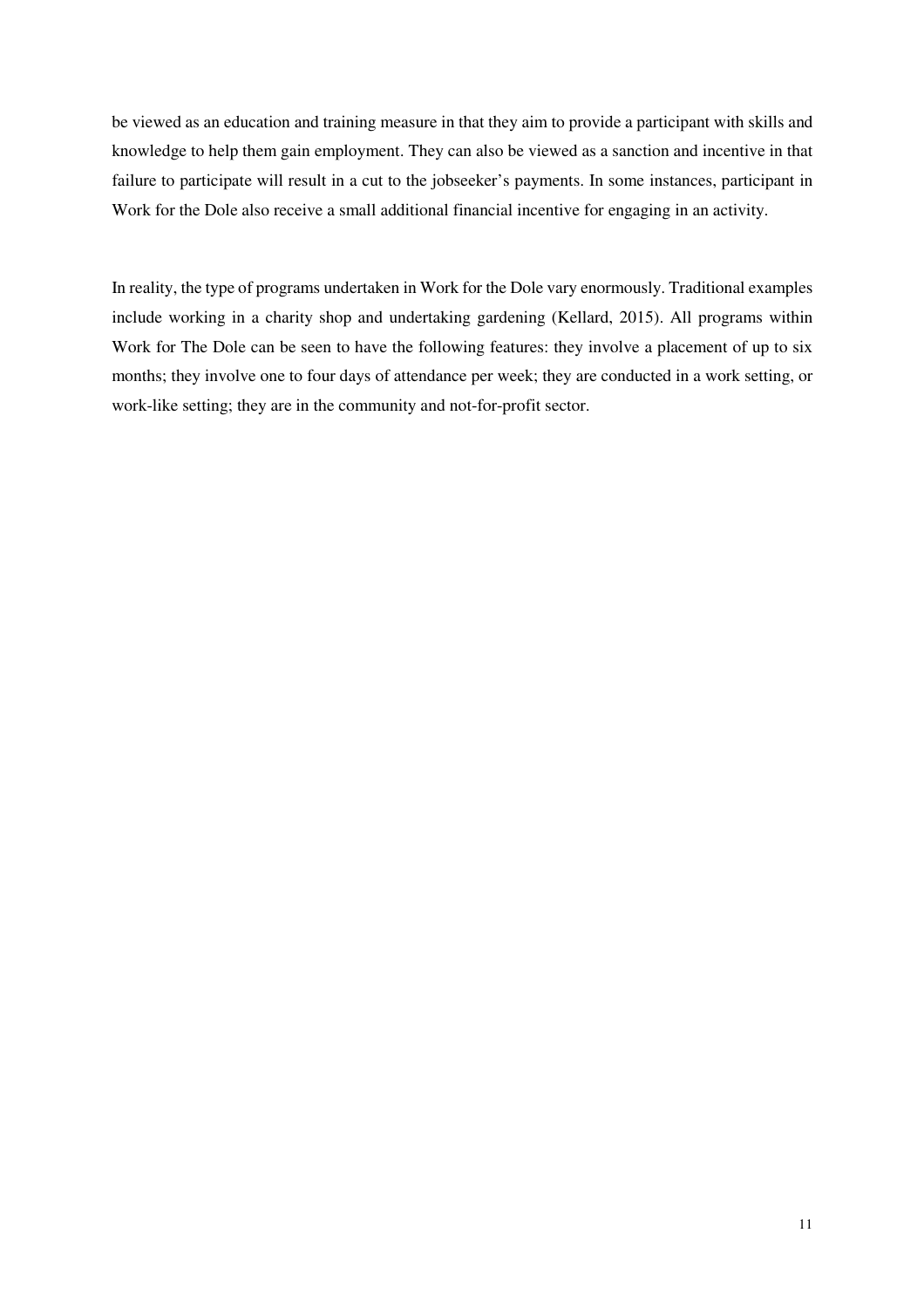#### **What does the literature say about Work for the Dole?**

The literature on Work for the Dole is mixed, with most studies suggesting that Work for the Dole is not an effective program that supports transition into employment.

Perhaps the most prominent study in Australia on Work for the Dole was completed by Borland and Tsing (2011). The study used a quasi-experimental exact matching methodology. The data was drawn from a government dataset that compared participants in Work for the Dole against a control group who did not undertake an activity. The data is from 1997 and 1998. The study examined the effect of Work for the Dole on transitions out of unemployment. The measures used were whether a participant was in employment, and not receiving welfare payments, after six and twelve months. The study also examined time on welfare payments. The study involved 1600 participants, both in the Work for the Dole group and the control group.

Borland and Tsing's findings did not support the efficacy of Work for the Dole. The study found that rather than being better off, those that participated in Work for the Dole were worse off than the control group. Participants in Work for the Dole were more likely to be receiving payments at 9 months and 15 months after starting an activity and less likely to be off payments at six months and twelve months after starting an activity. In effect, the six months on the program delayed an employment outcome for participants.

If the measure for the success of a program is whether a participant finds employment and exits welfare, then this study suggests that Work for the Dole is ineffective. The main conclusion from the study is that there appears to be "quite large and significant adverse effects of participation in Work for the Dole" (Borland, 2011, p. 4364). One potential explanation for the statistical findings is the 'lock in' or 'attachment' factor. This is where a jobseeker views participation in a Work for the Dole activity as work and does not look for other employment. The authors suggest that this phenomenon is reflected within the international literature on the subject. Evidence of 'lock in' effects have also been found for job search counselling programme in Netherlands, wage subsidy schemes and public job creation in the Slovak Republic and Germany, for training programmes in Denmark, and a 'mutual obligation' type programme in Sweden (Carling & Larson, 2005, Bolvig *et al.*, 2003).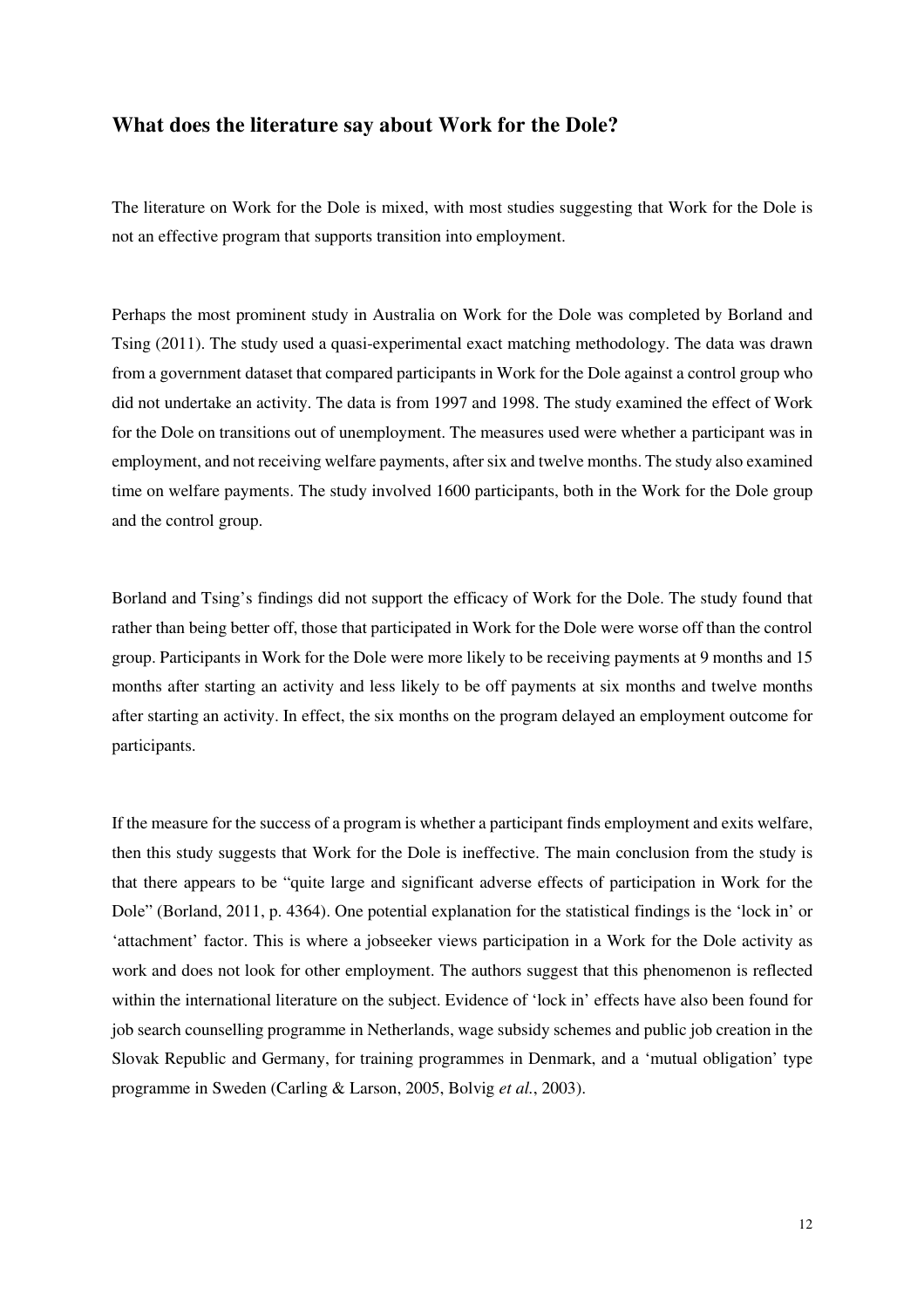The Borland and Tsing (2011) study takes a quantitative and economic approach to Work for the Dole. The value of Work for the Dole is measured on employment outcomes and the welfare payment status. Also the data used is relatively old, from 1997 and 1998. There is no examination of the quality or type of programs within Work for the Dole. Furthermore, the study is limited to outcomes over a fifteen month period. Whether there are positive impacts on participants over a longer period is not measured.

Nevile and Nevile (2006, p. 81) critique the analysis of Borland and Tseng, describing the methodology used as "flawed" and providing "further evidence suggesting that the conclusions of Borland and Tseng are incorrect". Nevile and Nevile (2006) argue that the data set used by Borland and Tsing (2011) is not representative and that the selection of an appropriate control group for comparison is not possible. Furthermore, the Wok for the Dole program has evolved since the study was first undertaken and changes are not included in the analysis from 1997 and 1998 data.

Nevile and Nevile (2006) state there are other facets of Work for the Dole that make it worthwhile aside from the measure of employment. Using a mixed qualitative and quantitative approach, Nevile and Nevile (2006) trace the evolution of Work for the Dole. They focus on some of the 'soft outcomes', such as employability and participant well-being. They state "Work for the Dole does well with respect to soft outcomes" and that "80 per cent of participants believe that their self-confidence has increased as a result of participation" (Nevile & Nevile, 2006, p. 85) in a Work for the Dole activity. Nevile and Nevile (2006, p. 84) also state some of the features of a program that participants have noted as worthwhile.

"Because most participants are looking for work experience that will help them get a job, those working in group projects appreciate work sites and projects that resemble real work environments."

In Nevile and Nevile's (2006, p. 83) interviews, they state that "what made Work for the Dole worthwhile was not getting a job at the end – that was the jackpot – but the experience was worthwhile if one learnt something".

The ethics and efficacy of Work for the Dole are much debated. While Nevile and Nevile (2006) suggests its worth, there is a significant literature that contradicts these claims. Bessant (2000) critiques the economic underpinning of Work for the Dole and suggests that it contravenes human rights of participants and acts in a similar way to conscription. Other labour economists (Hawke, 1998) have speculated that Work for the Dole acts as a cheap labour market program. Carson et al (2003) found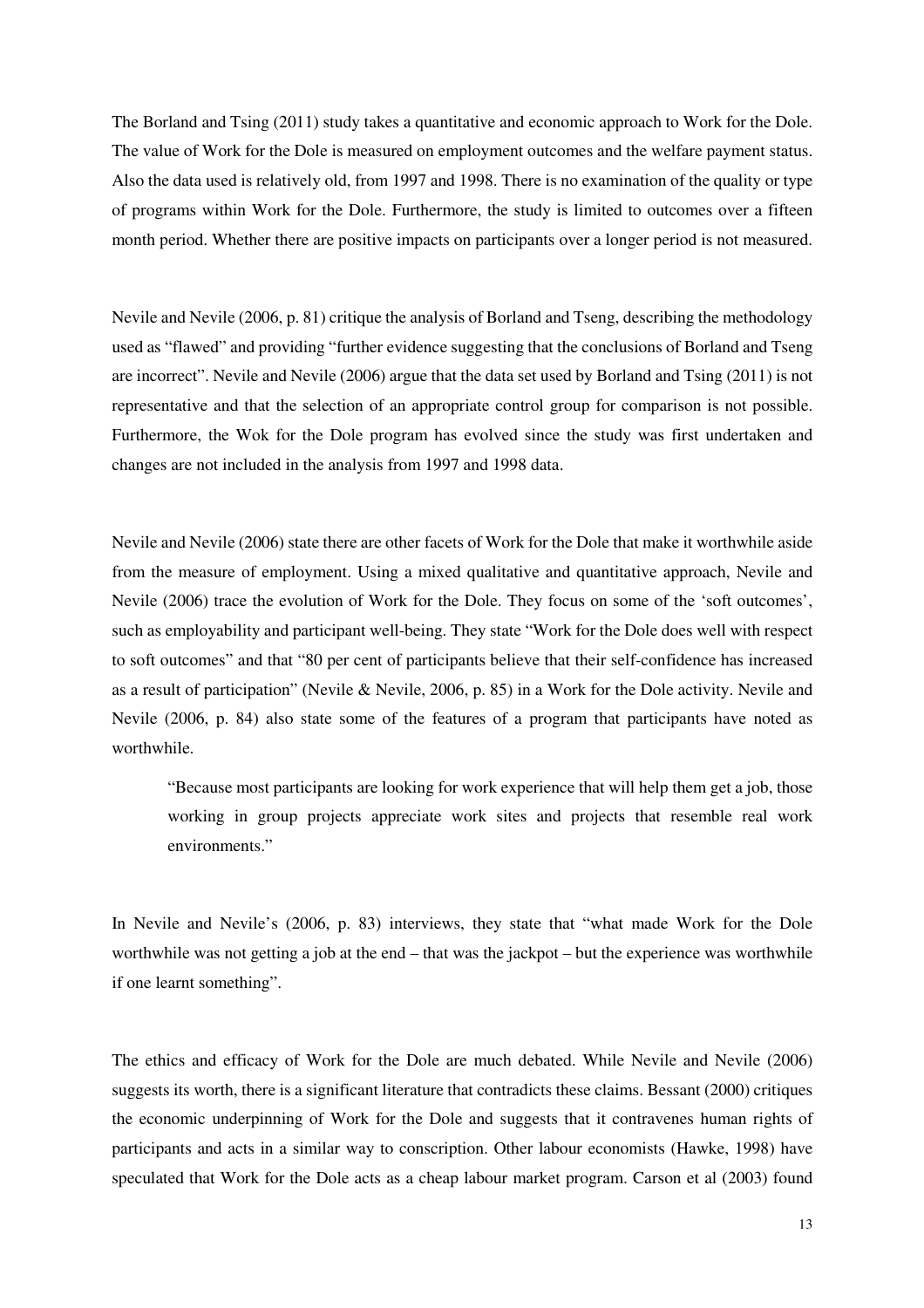that a preliminary evaluation of the effect of the Work for the Dole pilot program on participants found that the program failed the most disadvantaged jobseekers because it did not respond adequately to the varying personal circumstances of participants. They found that although there were some positive aspects of participation, particularly for voluntary participants, the program did not build employment skills or increase employment commitment and self-esteem.

Since the reintroduction of compulsory Work for the Dole in 2015, there have been few studies published. The efficacy, ethics and motives of a compulsory Work for the Dole scheme remain contested. There have been comparatively few studies on what aspects of Work for the Dole can be considered to be effective. There are fewer studies about the use of Work for the Dole as an exercise in education and training. Benefits that have been noted within the literature normally reference increases in personal well-being, as opposed to an increase in skills attributable to specific occupational capabilities.

There are studies focusing on the role of education in active labour market policies. If Work for the Dole is to be an effective exercise in education, it would be expected that it would mirror some aspects of other education and work-based based ALMPs. There is a wealth of international research evidence which throws more light on the relative effectiveness of training and skills interventions in ALMPs. The evidence suggests a mixed efficacy of education and training interventions. Early studies in the 1990s formed a negative view surmised by Meager and Evans (1998, p. 49) that "it is rapidly becoming conventional wisdom in the policy evaluation literature that labour market training and re‐training schemes for the unemployed have not lived up to expectations". Later studies from the mid-1990s to the mid-2000 produced more mixed results with some studies able to demonstrate a more long-term benefit for those jobseekers that were provided with education and training (Meager, 2009).

Despite the large research literature on the subject, the efficacy of education programs as ALMP's remains inconclusive. One of the aspects of the literature is that when training and education programs are successful, there is not much evidence to suggest why this is the case. There are certain generalisations that can be made. For instance, Borland (2014) states that "small-scale programs, targeted at the needs of local unemployed and employers, and where ideally an unemployed person obtains a formal certificate or qualification, are more regularly found to have positive effects. Trying to incorporate these features into programs for the unemployed would therefore be a good place to start on policy design."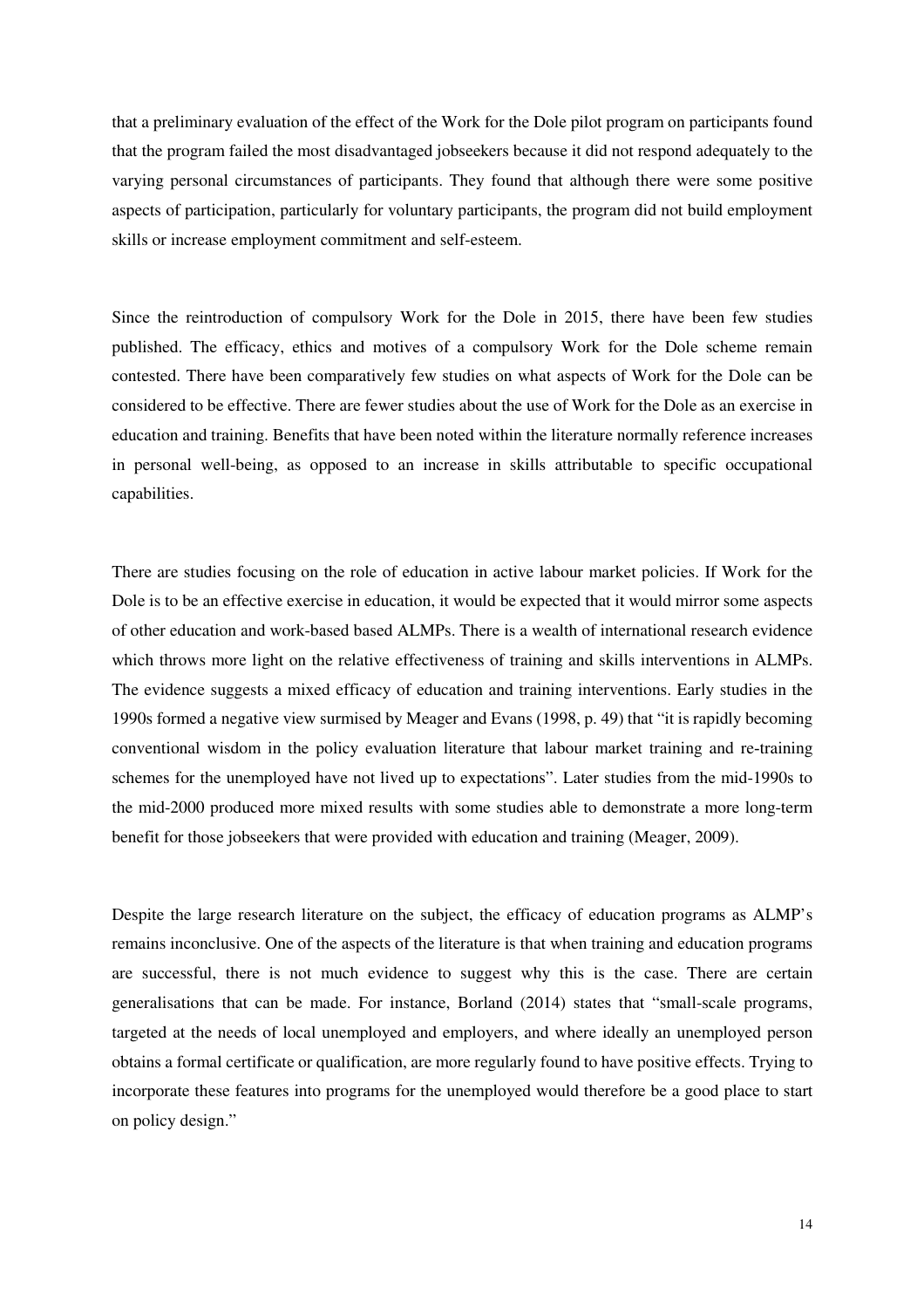The significant gaps in the literature on the educative aspects of Work for the Dole is one of the launching points for this study. The approach is to better understand the experience of Work for the Dole within an institutional setting. If small scale, locally targeted programs that results in a formal certificate are the most likely to be successful, then how do Work for the Dole Programs within TAFE meet these criteria? The research literature suggests this is a complex, and even highly politicised, area.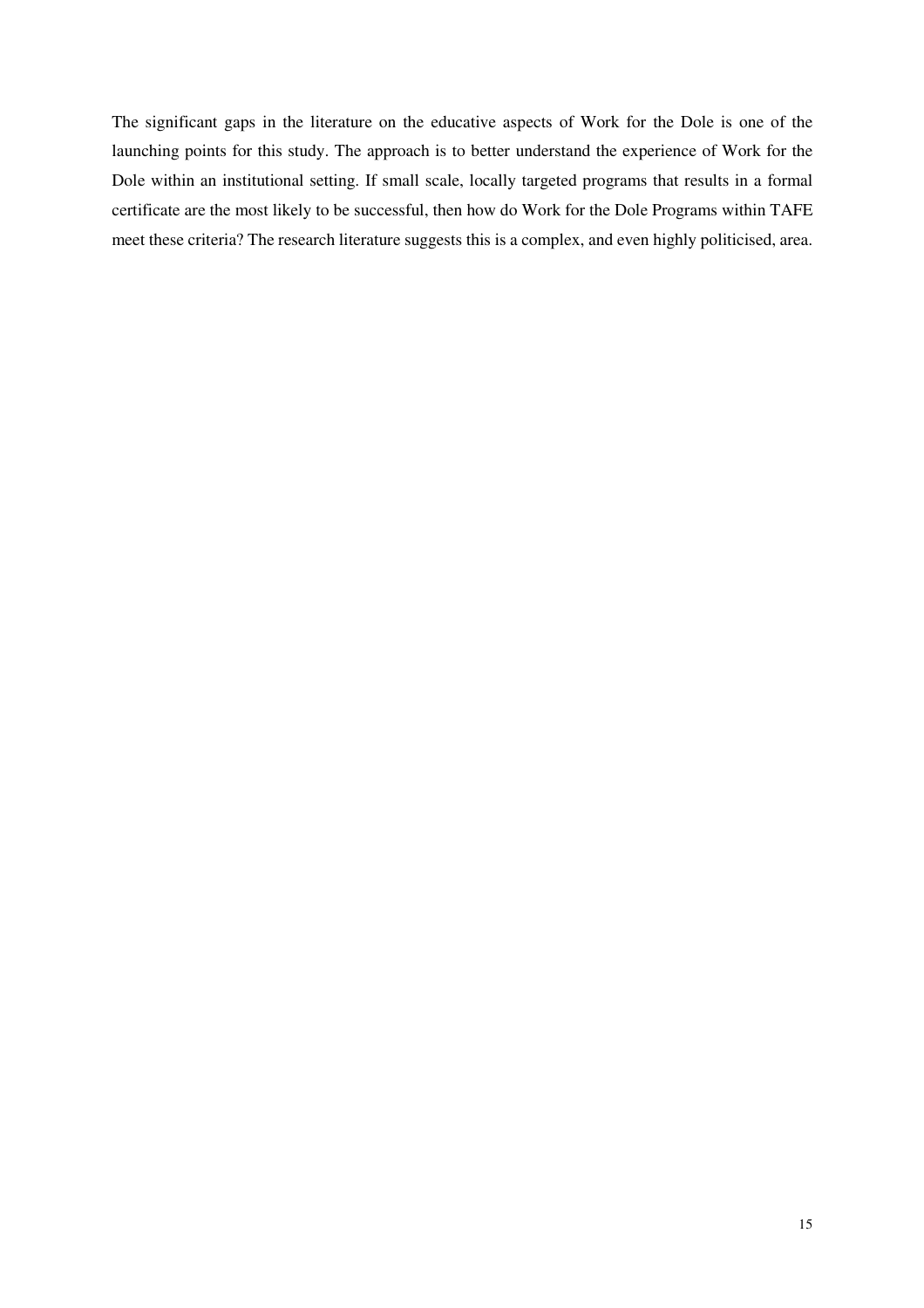### **Research methodology and research design**

A methodology is defined as "a theory and analysis of how research should proceed" (Harding, 1987, p. 2), "analysis of the assumptions, principles, and procedures in a particular approach to inquiry" (Schwandt, 2007, p. 161), or "the study—the description, the explanation, and the justification—of methods, and not the methods themselves" (Kaplan, 1973, p. 18). This research uses a qualitative, case study approach. According to Schwandt (2007), qualitative research is a diverse term covering an array of techniques seeking to describe, decode, translate, and somehow come to terms with the meaning, rather than the measurement or frequency of phenomena in the social world. A qualitative case study methodological approach has been selected because it allows the evidence collected to be analysed and understood in terms of the use of Work for the Dole in a TAFE setting.

As outlined previously, much of the previous research literature focuses on the economic outcomes of Work for the Dole and ALMP interventions. There is relatively little information on how programs should be constructed or may be improved. This research will focus on the features of a single site that delivers numerous Work for the Dole programs to determine what can learnt from those who have experience with the programs.

There were numerous stakeholders that could have been selected as the target to gather evidence, such as students, managers, *jobactive* providers and teachers. For this study, teachers have been selected as the main evidence source. Teachers have been selected because of their unique operational role. Teachers have direct experience with the running of activities and are involved closely with all other stakeholders. Teachers are also able to compare the Work for the Dole program with other courses they may have been involved with.

All teachers participating in the study were employed by a TAFE based in Melbourne. The TAFE has an established department which provides Work for the Dole programs. The department works with external companies and organisations, usually not for profits, in order to create programs where jobseekers can participate. The TAFE then works with *jobactive* providers to place jobseekers in relevant projects.

In 2015 the department had 15 Work for the Dole projects and programs. These projects and programs are organised across a range of industry areas. They are classed as ongoing programs and project based. The department works with teachers across the TAFE to provide teachers. Five different projects and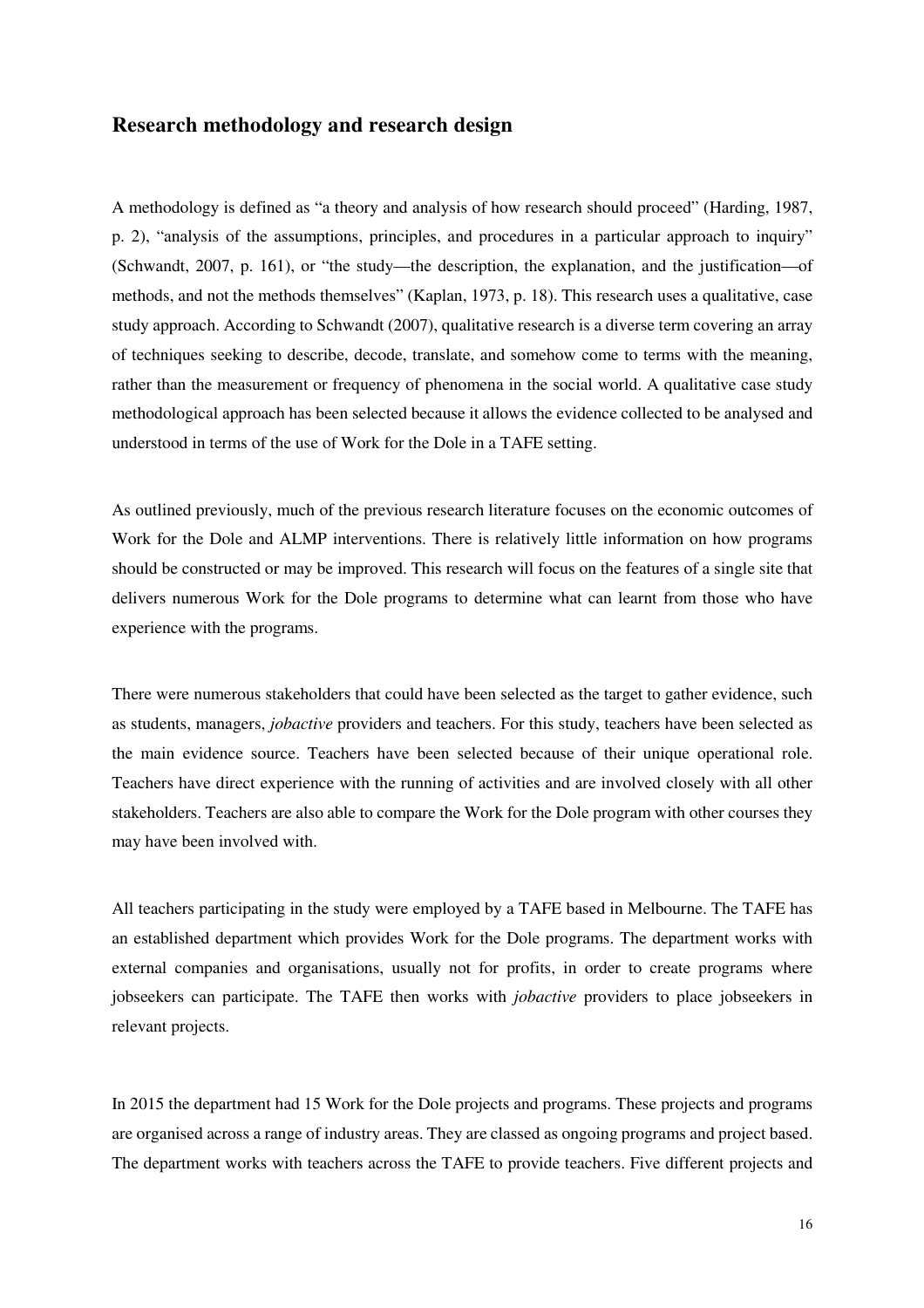programs were selected for the case study. They were selected in order to gather a cross-section across a range of industry areas. An overview of the programs is provided in the table below.

| <b>Name</b>                    | <b>Industry</b> area         | <b>Overview</b>                                                                                                                                                                                                                                                                                                                                                                         |
|--------------------------------|------------------------------|-----------------------------------------------------------------------------------------------------------------------------------------------------------------------------------------------------------------------------------------------------------------------------------------------------------------------------------------------------------------------------------------|
| Pixel <sub>8</sub>             | IT and graphic<br>design     | Pixel8 is an ongoing program that provides graphic design<br>solutions to not-for-profits and community providers.<br>Organisations engage with Pixel8 to update their branding and<br>graphic design. Examples include local sports organisation<br>and museums. The participants learn how to use design<br>software and gain computer skills as well as interacting with<br>clients. |
| Upcycling                      | Fashion<br>and<br>retail     | Upcycling was a project that involved the collection of second<br>hand clothes and their upcycling into new fashion products.<br>Participants learned fashion and retail skills including how to<br>use sewing machines. A fashion parade was held to present<br>the results. The products were sold at op-shops.                                                                       |
| Build a trailer<br>and pushcar | Automotive<br>manufacturing  | These projects involved the building a pushcar and a trailer.<br>The participants learned automotive manufacturing skills<br>such as welding, panel beating, spraying and electrical wiring.<br>The pushcar was given to a charity for auctioning. The trailer<br>was given to a social enterprise that runs bike maintenance<br>programs.                                              |
| Recycled bikes                 | Bike and bike<br>maintenance | This project involved repairing old bikes. Participants learnt<br>all aspects of bike maintenance and repair. The final products<br>were given to local primary schools for distribution.                                                                                                                                                                                               |
| The canteen                    | Hospitality<br>and<br>retail | In this ongoing program, participants are placed inside a<br>canteen. They learn basic food handling skills, how to make a<br>coffee and how to use a register. They also learned customer<br>service skills.                                                                                                                                                                           |

Table 1: Overview of projects which interviewees were involved in delivering Work for the Dole programs to jobseekers.

A sample of five teachers was selected to undertake the research. Each teacher was involved in a different Work for the Dole activity. The main form of data collection was semi-structured interviews. All teachers agreed to participate in an hour long interview to talk about their experience. The interview focused on aspects of Work for the Dole including learning materials; their experience; the participant experience; barriers to the program; and areas of possible improvement. Information provided by the interviewees that required clarification was checked at a later date. The interviews were conducted over a two-week period in March 2016.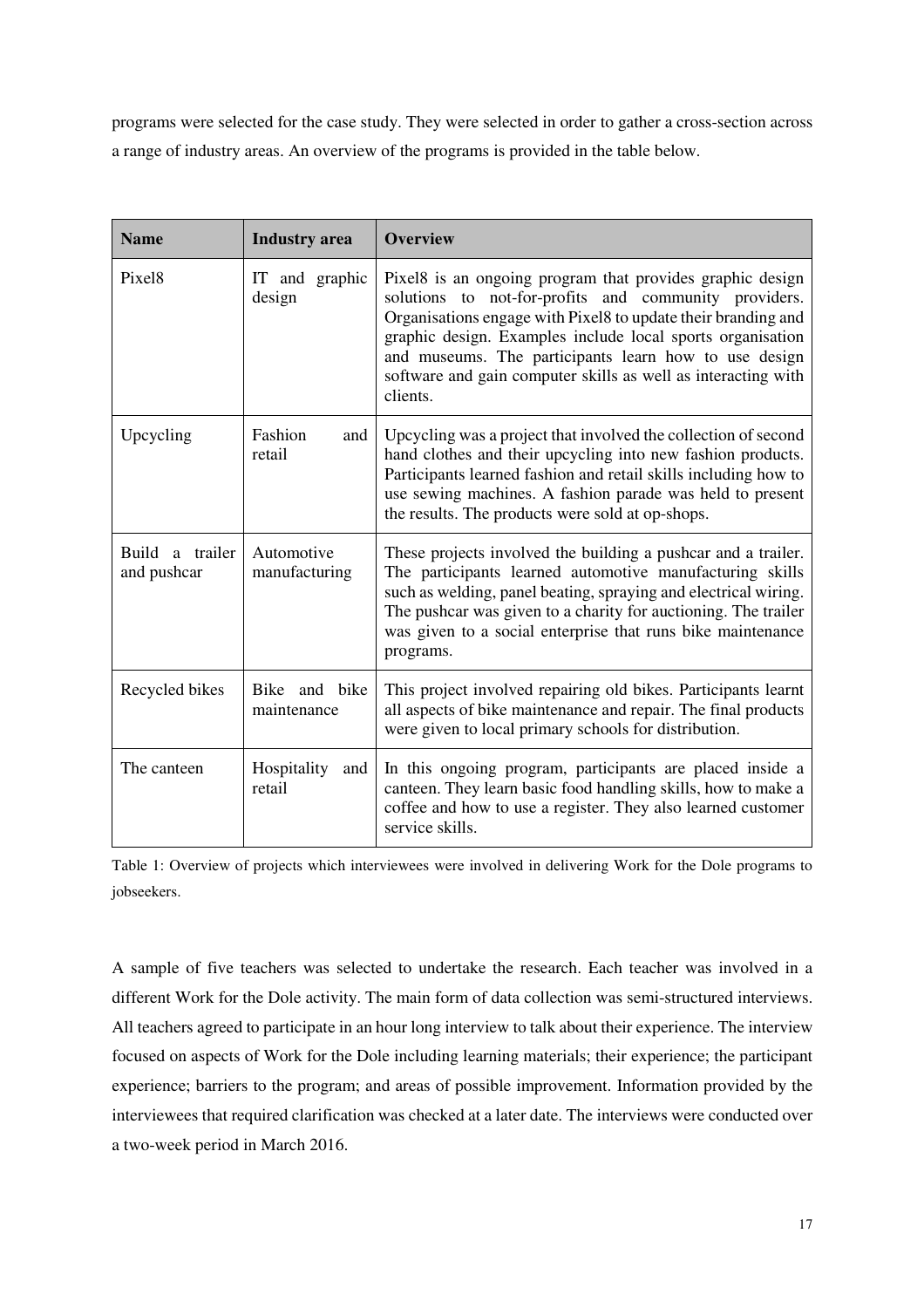Following the interviews, the audio was transcribed. The script from the interviews was then coded according to a range of criteria and themes. Where clarification was required, interviewees were contacted. The data was analysed to determine similarities between each interviewee and to arguments within the research literature. Some of the results are provided below.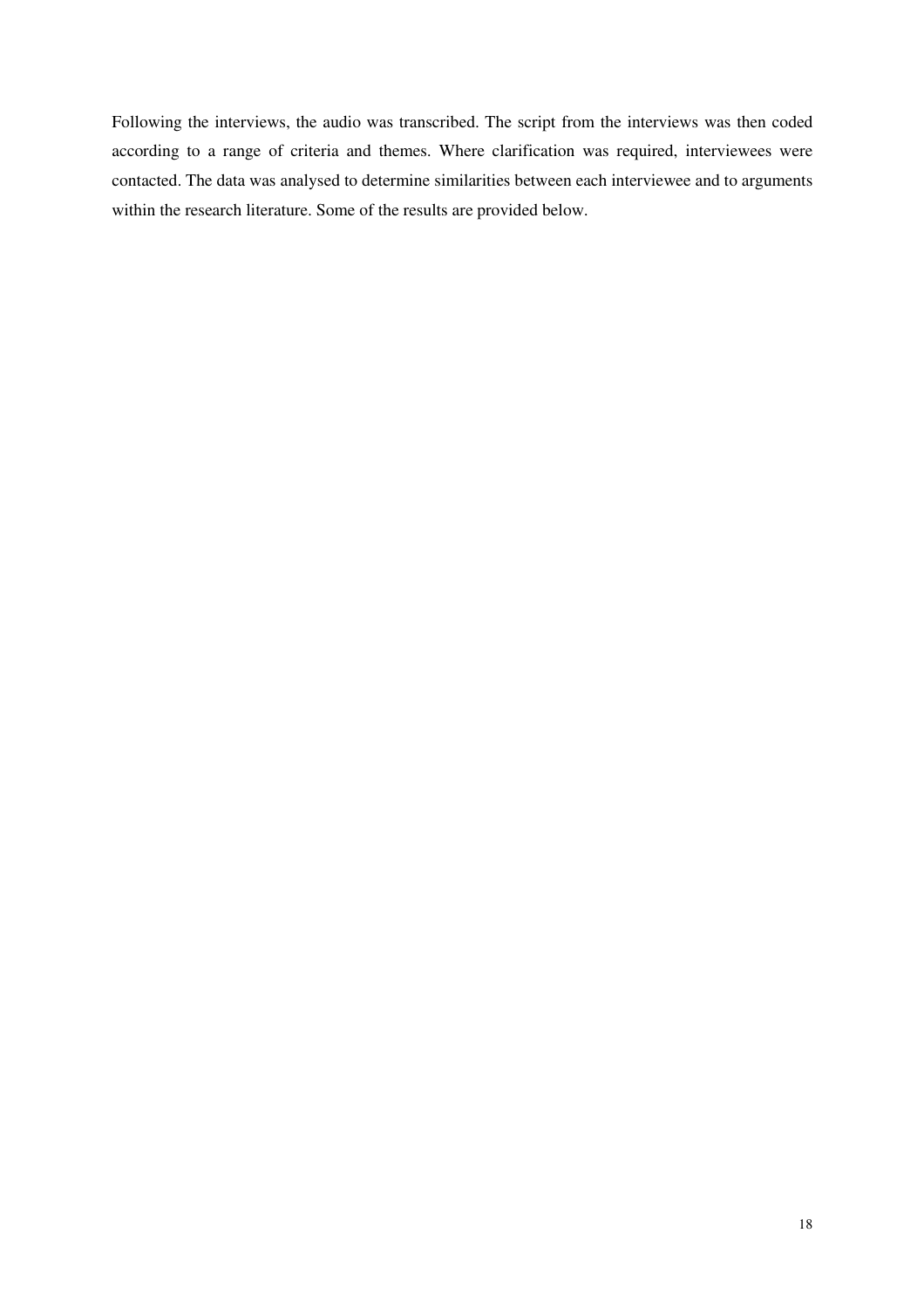## **Results**

There were a number of responses that were common to all interviewees. When presenting the results, individual interviewees have not been identified. Because the results are presented in common themes, different industry areas have not been specified. Where possible, direct quotes from the interviewees have been used.

The responses can be grouped under the headings of transformation, frustration, supervisor skills and assessment.

#### **Transformation**

"believe it or not they loved coming, the feedback that I got was they wanted to be here and actually do it, that was a positive thing."

"I had people thanking me towards the end because it was something that they could actually get up in the morning and come to."

"I would say it's a very positive thing, I think I was really quite surprised at the way my views of it changed over time."

As per previous studies (Neville, 2003), teachers reported that jobseekers had a positive experience of the Work for the Dole. This was true of the teachers as well. Many of the teachers reported ambivalence at the start of the program. One teacher reported that she was "quite sceptical" and "I thought 'oh gosh' we are interrupting these people's lives when they need to have their own autonomy and it seemed to me to be quite paternalistic and not a great idea". An aspect of the responses from the interviews was not just that they were reporting a positive experience, but they were reporting a transformative experience.

Jobseekers would start out in the program in a negative frame of mind. As one teacher said, "it is always negative to start". Following the course of the program the change was almost always positive: "the transformation of seeing what they can achieve and what they achieved solely on their own was remarkable". Each project required an outcome and the product was something that could be shared as an achievement. The most reported positive aspect was the increase in self-esteem and purpose. Words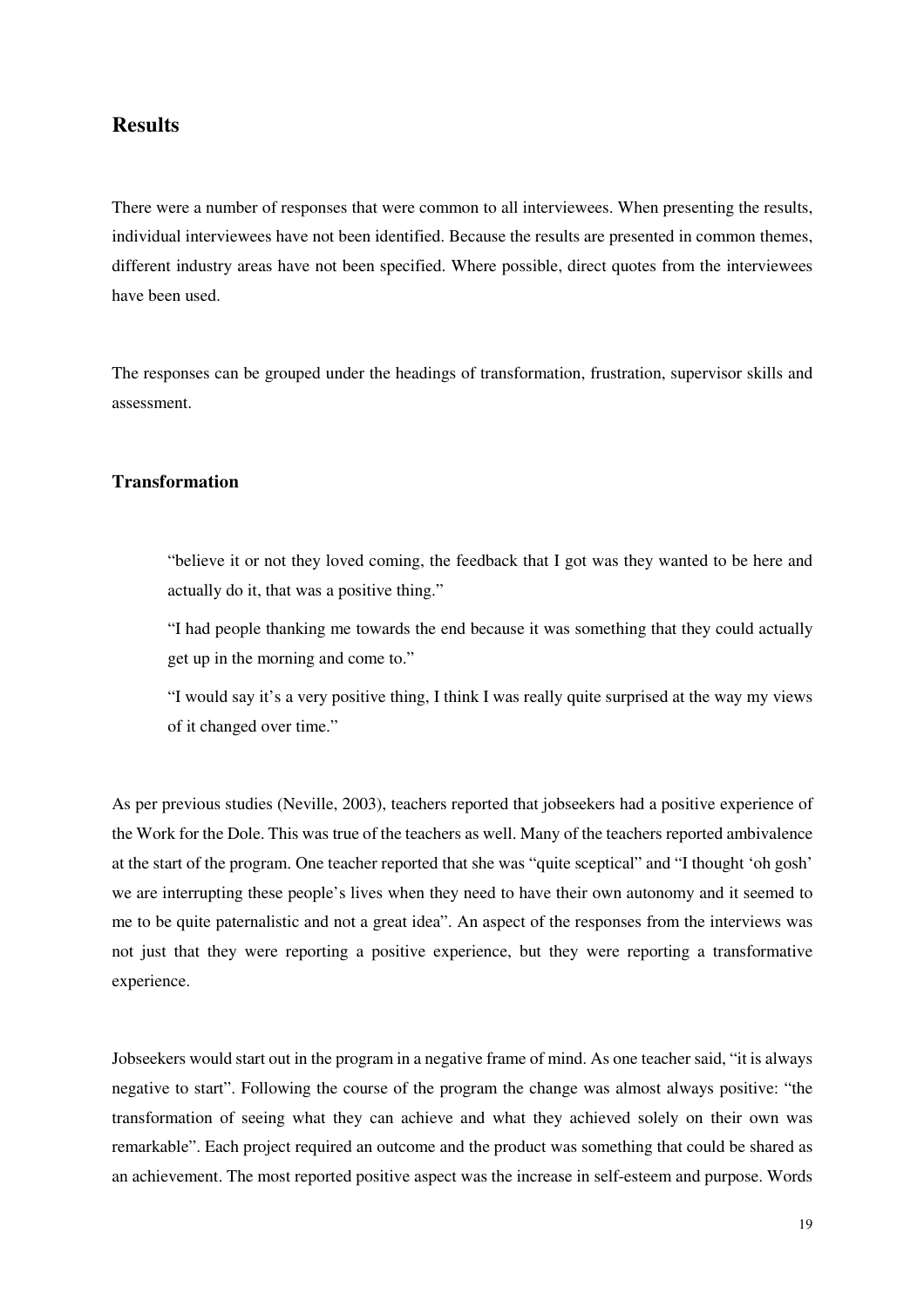and phrases such as "taking people out of isolation", "re-engaging", "enthusiasm" and "enjoyment" were all used to describe a lift in jobseeker's attitudes.

What seemed crucial to this change was engagement. Some of the positive aspects reported referred to being supported and being part of a group that shared similar circumstances. This is represented in the following statement.

"I had people thanking me towards the end because it was something that they could actually get up in the morning and come to and that was just a one of the things that was probably good being in a group activity, is that they were able to coach each other. Get to know each other and support each other if they had an interview we would help each other in rehearsing interview techniques, what to wear and that confidence booster for each of them was fantastic. And also they had an essence that they weren't on their own. They weren't the only person on the dole and seeking employment and going through the same hardship, there was another 19 people with them in the same boat."

A statement like that above was emblematic of the responses from the teachers. What was reported was a transition from a largely negative perspective to begin with, through a period of consolidation to finally a positive outcome, however that outcome is defined. Working within groups was crucial to this. As another teacher said, "the group aspect of being able to interact with other people was fantastic. Taking them out of isolation." When there were challenges to the program they often came in the form of disruptive students, who threatened the working atmosphere. One teacher reported a jobseeker who started half way through the six-month program and who seemed determined to disrupt the group. The challenge became to restrict the negativity so that others could retain their own positive experience.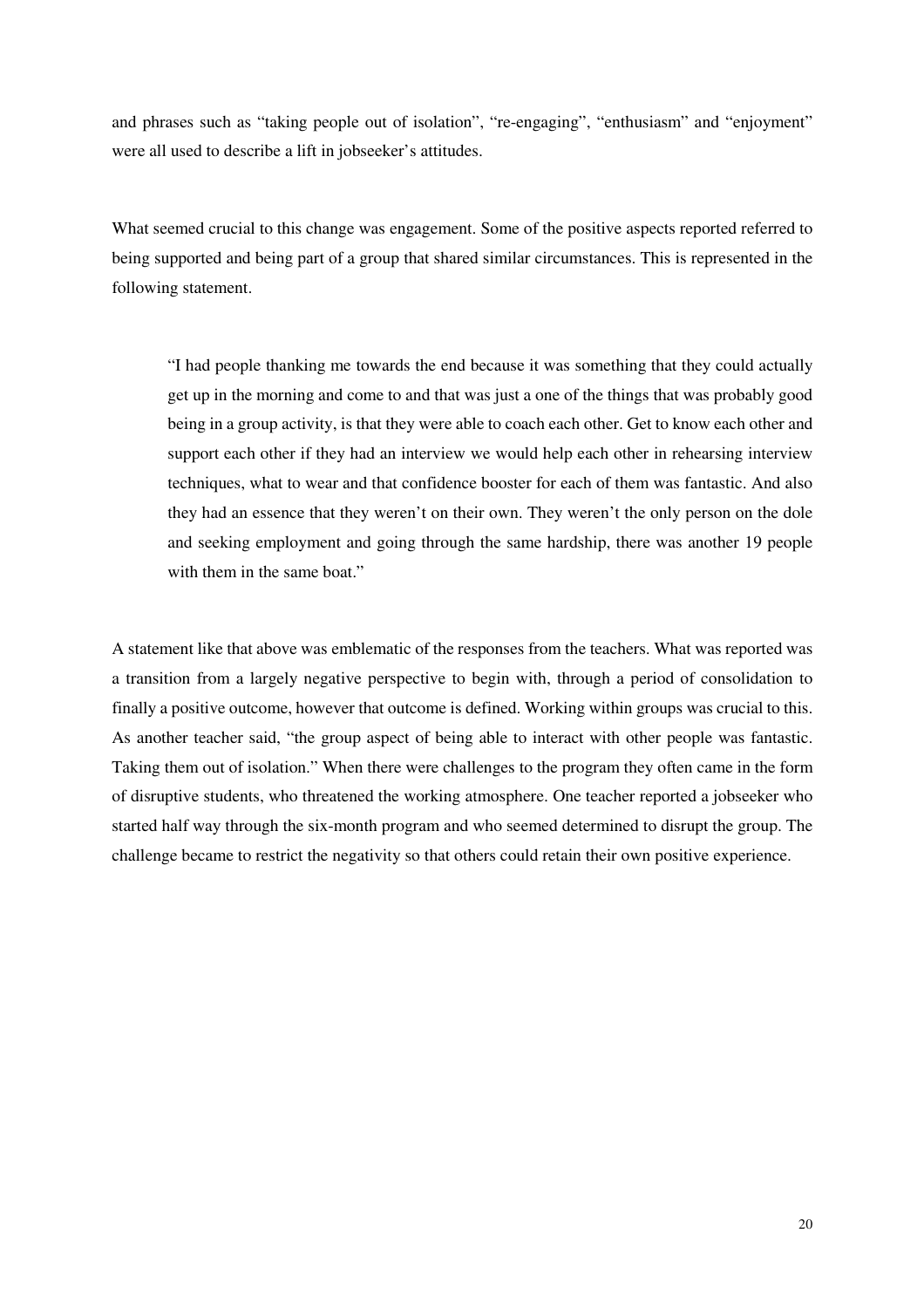

Fig 1: An example of a product produced in a work for the Dole activity. This is a pushcar produced by students using welding and fabrication skills.

#### **Frustrations**

"It becomes a numbers game. The people are just a number."

Where there were challenges, it was universally reported that they emanated from before participants entered the program. Being treated like a number was a theme of many responses. Prior to being placed with the TAFE in a Work for the Dole program, jobseekers are case managed by a *jobactive* provider. A *jobactive* provider delivers information and job-broking services through a contract with the federal Department of Employment. After a period of unemployment, the *jobactive* provider is obliged to find the jobseeker a placement with a Work for the Dole provider. The transition and information provision was criticised by all the teachers.

One impact of being treated as "just a number" is that jobseekers turned up to the programs primed with a negative attitude. Another problem was that *jobactive* providers were unable to send jobseekers at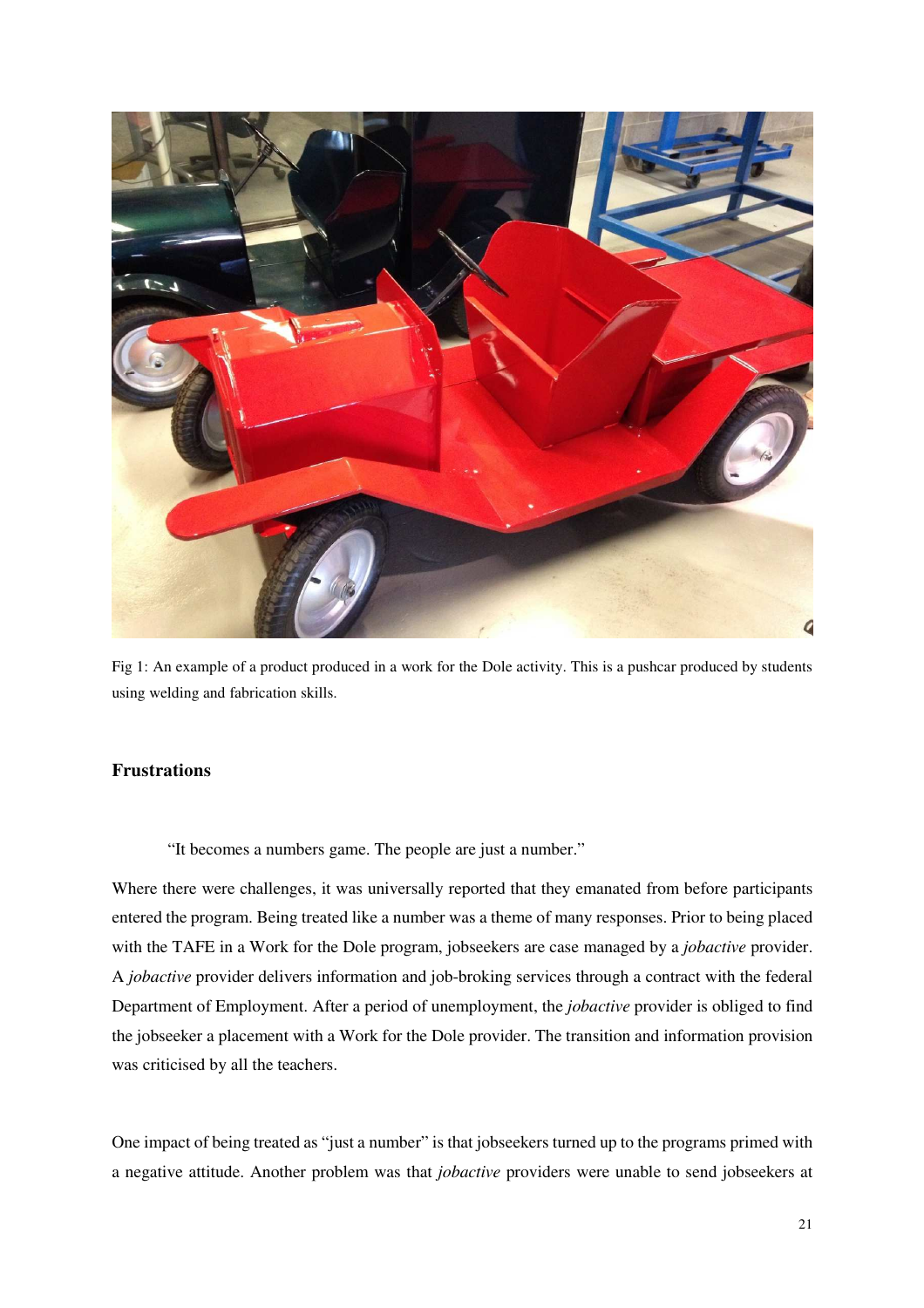regular times. Teachers were unsure when people would turn up for their programs. It disrupted the program and was "very frustrating". Another problem was that *jobactive* providers were not undertaking appropriate screening. As one teacher said, "I think the agencies were trying to tick boxes in some ways and I suspect probably put people in there who weren't entirely suited to doing it because there was nowhere else they could see that they could put them".

#### **Supervisor skills**

In order to overcome some of these barriers at the start of the program the strength of the teacher was stressed. An example is in the statement below where an interviewee commented on the skills of a colleague in engaging with jobseekers.

"He took the time to listen to them, he took the time because they were complaining my provider has done this to me, and my provider has done that to me, and they send me a letter and they're going to cut my payments and I don't understand, so he would take on all this information, be a bit of a sounding board".

One interviewee placed supervisor skills as the most important aspect of the program.

"For a work for the dole activity, a supervisor makes or breaks a project. It must be someone who not only knows the skills that they are imparting onto the jobseekers but they need to be able to work with people who are sometimes quite difficult, people who don't want to be there."

An interesting aspect of the findings was the blurring of roles between teacher and supervisor. Sometimes the word teacher was used and sometimes the word supervisor was used. The interviewees were TAFE teachers and used to providing training in a TAFE environment. The language of whether they were a trainer, teacher or supervisor seems to reflect a lack of clarity about their role and function. It also seems to be linked to an uncertainty regarding whether they were to consider themselves as imparting a learning experience or whether they were minders.

The blurring of roles was also reflected in the participants. They were variously described as students, jobseekers and participants.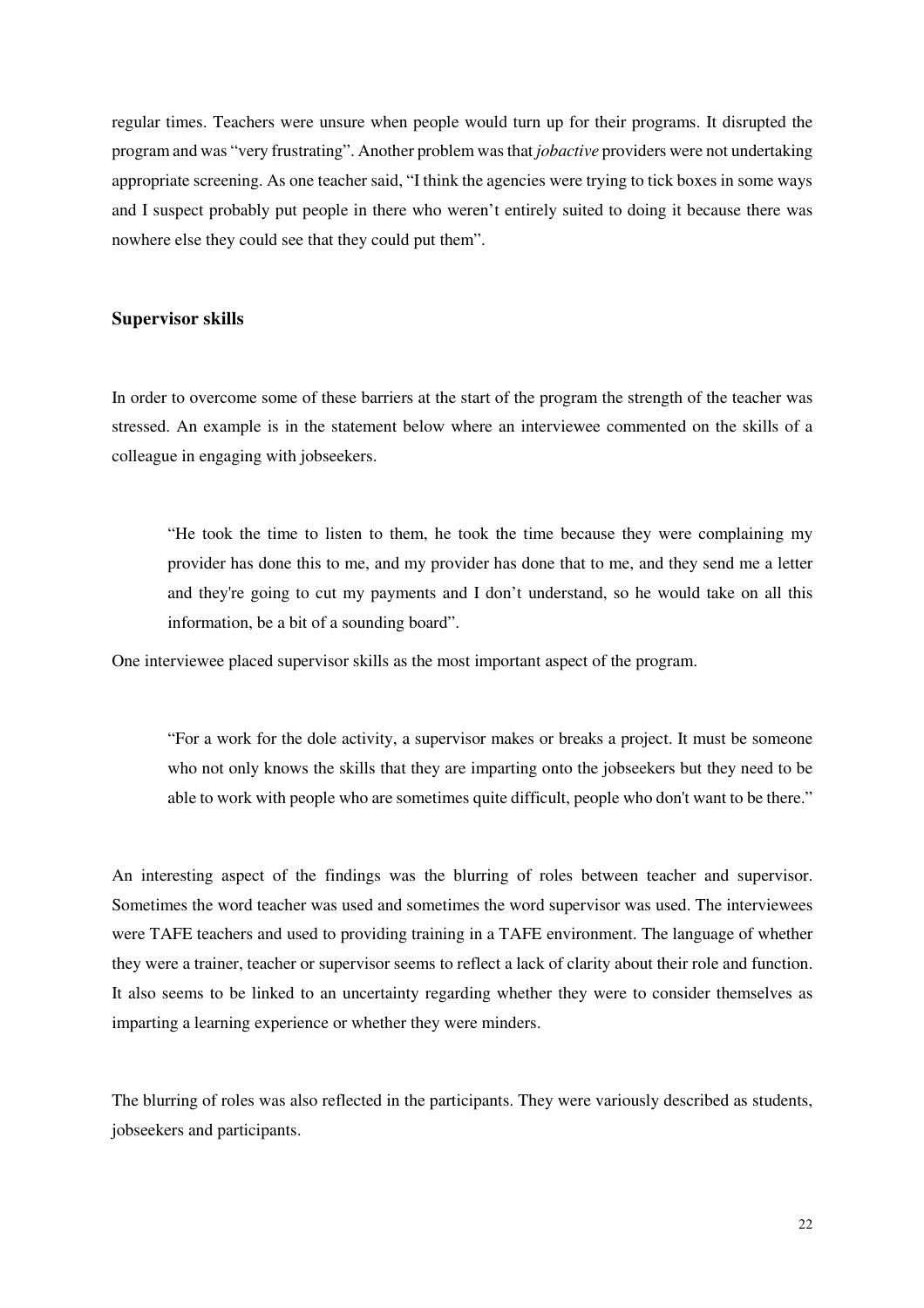#### **Assessment**

Assessment is a fundamental part of formal training and of the vocational education and training sector. Assessment is used for a variety of purposes within a training program. Its use in Work for the Dole programs was problematic for a number of reasons. One issue was the effect that assessment would have on the participant's view of the program.

"If I was … basically told you need to show up here and then told by the way you're going to be assessed at the end of this that might be an issue."

The priority of the teachers was the creation of a program that was enjoyable and where the participants were engaged. The inclusion of assessment would impact on the ability to build a rapport with the student.

"there was a core that loved coming in because they knew I'm going to do something different, I'm going to create this, I've had input on what it looks like, all those sorts of things it was fantastic.... I think it would be different [with an] assessment."

Because of the irregularity in the way that participants started the program, it was felt that assessments would not be possible. It was felt that "they all would have to start at the one point" and that the duration would "have to be longer".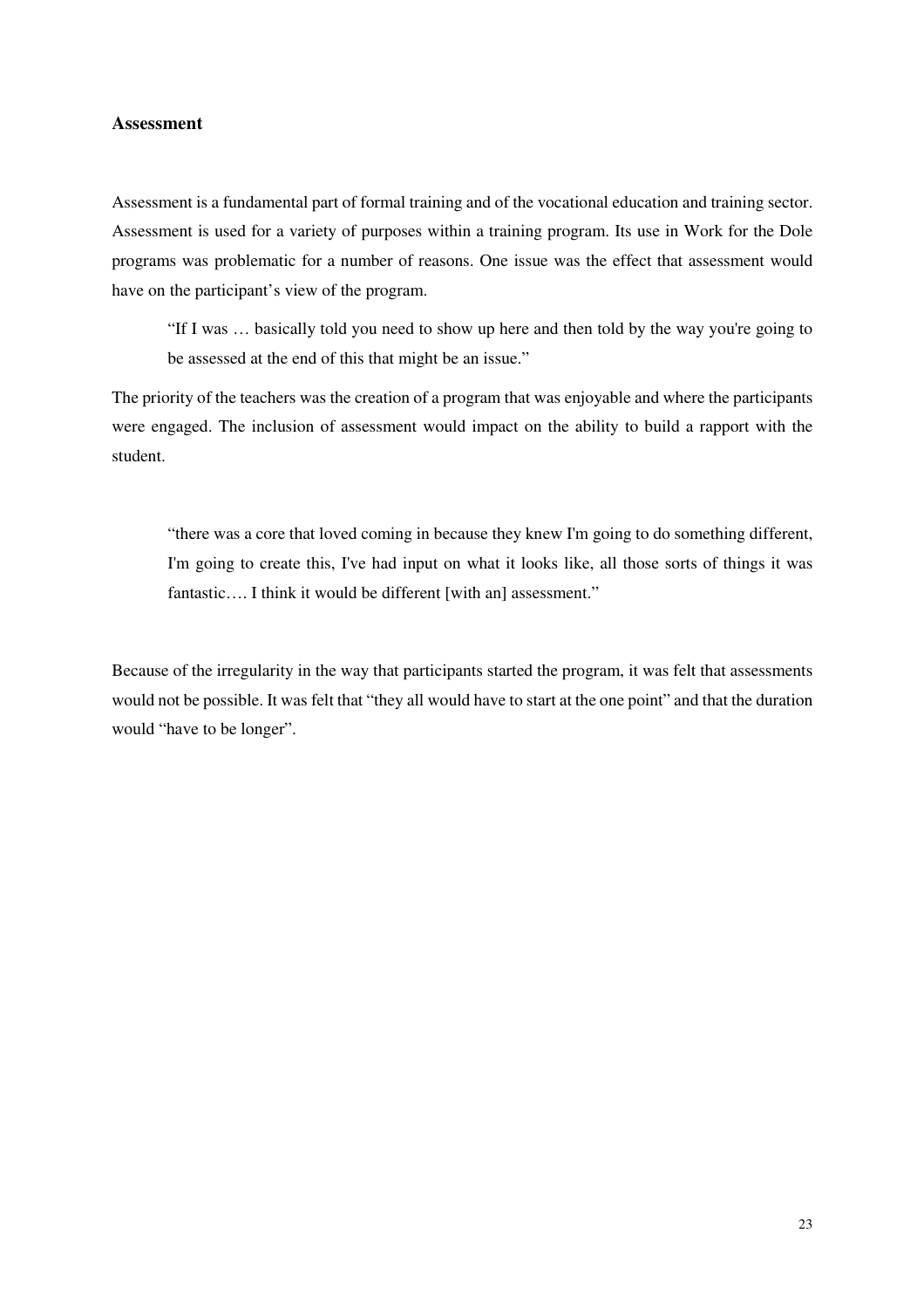

Fig 2: An example of the different types of graphic design produced as part of the Pizel8 activity. Participants worked with community clients to produce logos, designs, and other communication material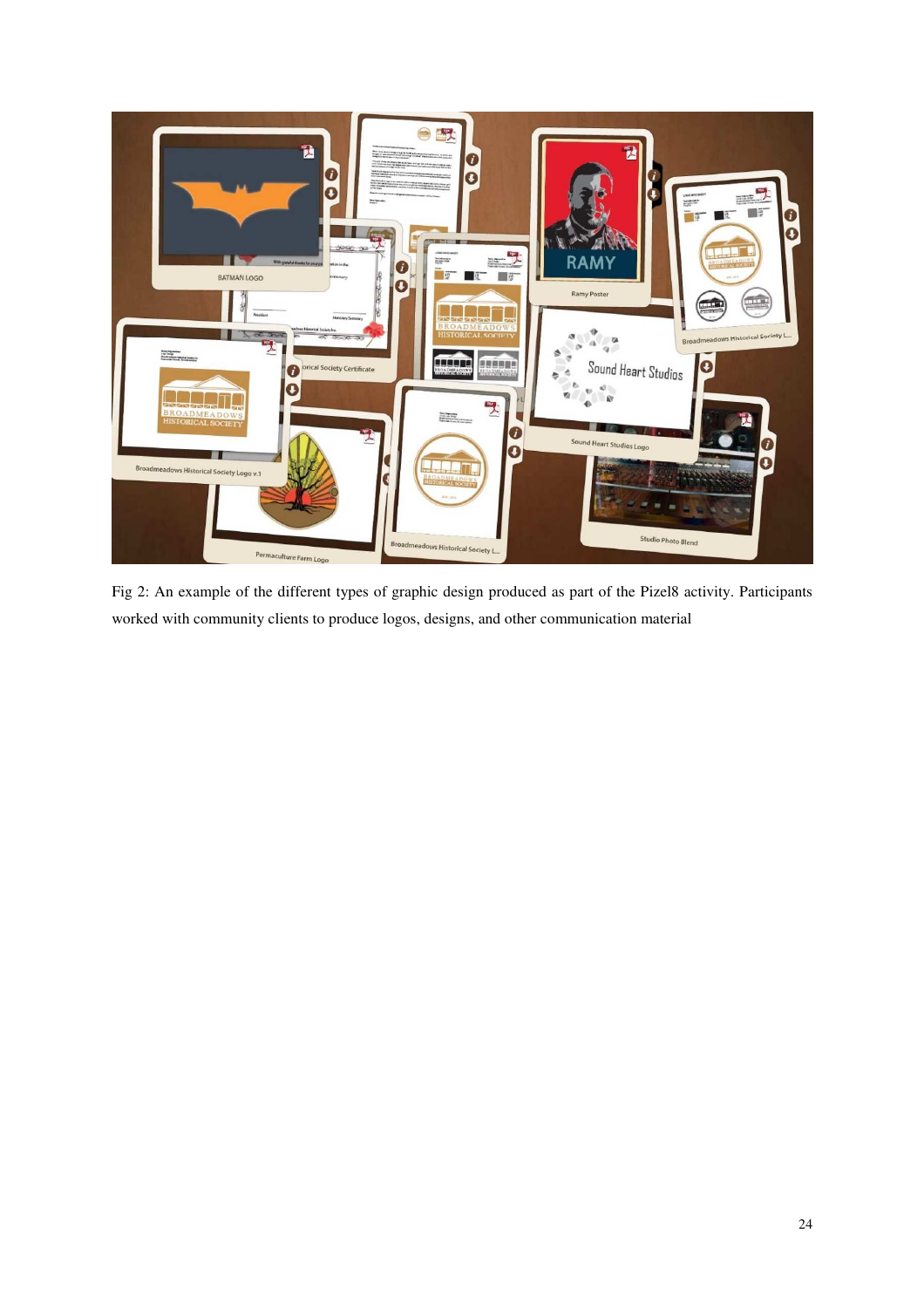## **Discussion and Innovation.**

Educational innovation can be described as "change in an educational context that is introduced with the aim of improving the operation of education systems, their performance, the perceived satisfaction of the main stakeholders, or all of them at the same time" (OECD, 2007). Innovation involves a change that results in some form of improvement. This next section outlines a discussion of some of the findings, suggests areas for possible further research and makes recommendations that may improve delivery.

#### **Establishing the frame**

The frame in this context refers to the different ways in which the structure of the learning program is established. It refers to the various methods used to create the boundaries and conditions that are necessary for learning to occur. This includes resources and materials. The frame also includes less tangible aspects of a learning program such as the schedule and student expectations.

Many of the difficulties and challenges expressed by the interviewees in the research can be described as difficulties in establishing a frame for the learning. The program was under constant threat of change. There was difficulty in determining when and which participants would be turning up. Participants were given conflicting information about the program by their *jobactive* provider and often arrived with a negative attitude. These are only some of the issues identified. However, they all point to the difficulty in establishing an experience for the participant that is useful and where the skills and knowledge set out in training packages could be acquired. The conditions have to be right for learning, and often it seems with the Work for the Dole programs that the conditions for learning were difficult to establish, particularly in a way evident in other learning programs provided in TAFE.

Nevile and Nevile (2006, p 83) commented that participants felt that "the [Work for the Dole] experience was worthwhile if one learnt something". Certainly TAFE can provide learning experiences and also learning experiences in specific occupational areas. If this is to occur effectively, however, there needs to be an ability to establish a frame so that a program can be run effectively. From the feedback with the interviewees it does not seem like this is possible in the current situation.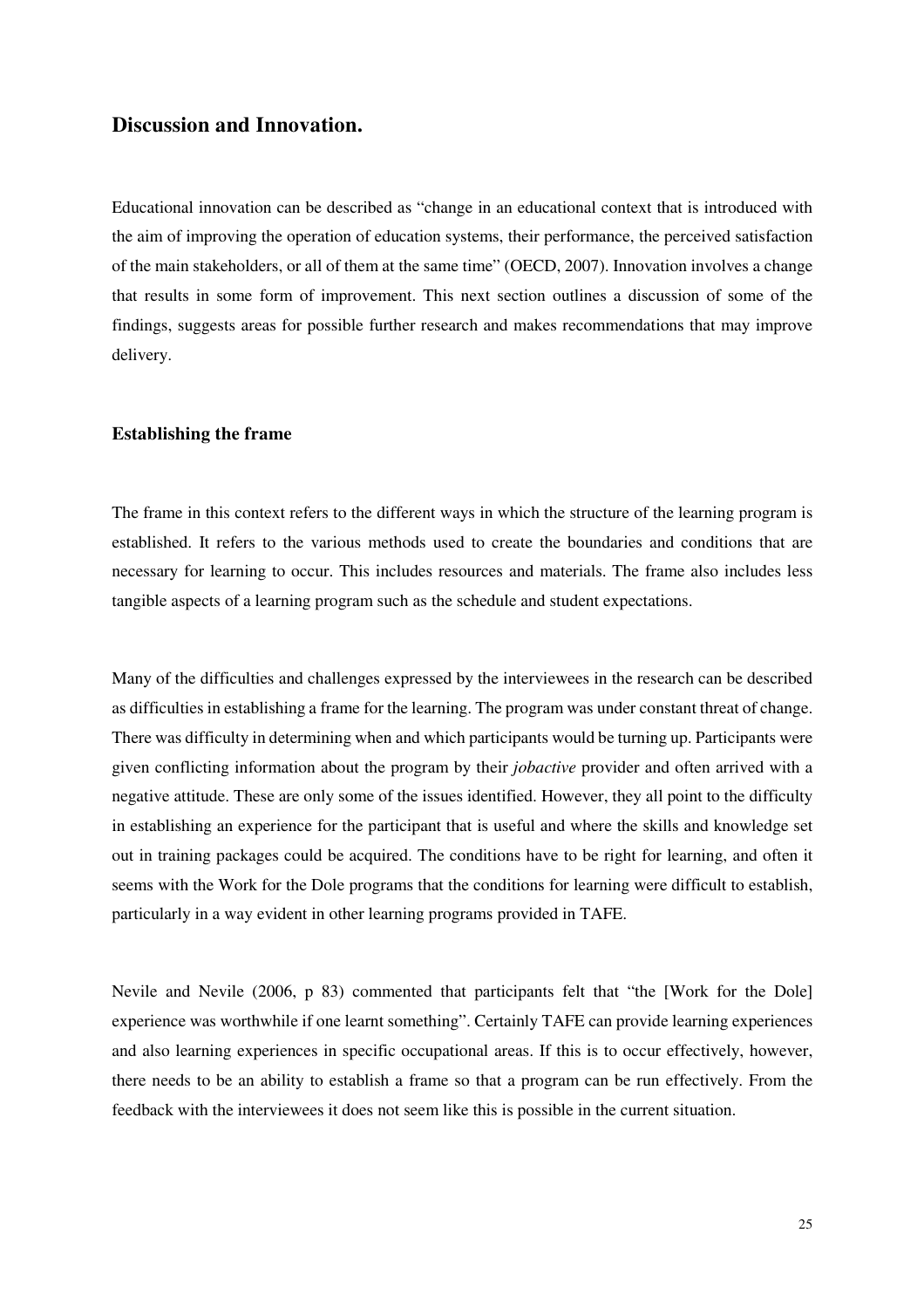To improve the delivery of the program, it is recommended that there is closer organisation between the *jobactive* providers and the TAFE, along with more targeted screening of possible participants.

#### **Clarifying roles**

Teacher of supervisor? Student or jobseeker? The lack of clarity around the roles of those involved in the Work for the Dole programs was evident. It reveals some of the problems with using a TAFE setting to deliver ALMPs. The teachers were never quite sure whether they were there to impart skills and knowledge or whether they were there as part of a compliance regime. Clarifying the roles of teachers and learners is important. It is vital for a program to stay focused. It also is crucial to ensure that the aims of a program are met. The introduction of training or an induction programme for TAFE teachers would be of assistance in their delivery of Work for the Dole programs.

#### **Focusing on learning vocational skills**

The programs researched were ostensibly based around the acquisition of technical and job related skills. These include areas such as automotive manufacturing, welding, fashion, hospitality and graphic design. One of the values in using TAFEs in ALMPs is that they are able to provide simulated work like experiences in occupational areas which other organisations cannot. For instance, welding and automotive are areas that the TAFE in the study have advanced facilities that other organisations lack. One of the values in utilising TAFEs in ALMPs like Work for the Dole is the access to the considerable technical skills and resources available.

TAFEs, like other organisations, can provide an environment where a learner can increase self-esteem and general employability skills. These are the soft skills identified by others (Nevile & Nevile, 2006) as valuable in Work for the Dole programs. These type of skills and experiences are not to be devalued; they are fundamental to any ability to operate effectively in the workplace.

However, one of the point of differences with TAFEs, as opposed to other providers of ALMPs, is their ability to provide technical and vocational skills in specific occupational areas. Employability skills, decreasing isolation, increasing self-esteem, and promoting exposure to the workplace are all objectives that organisations other than TAFEs can provide. An environment that enables access to specialised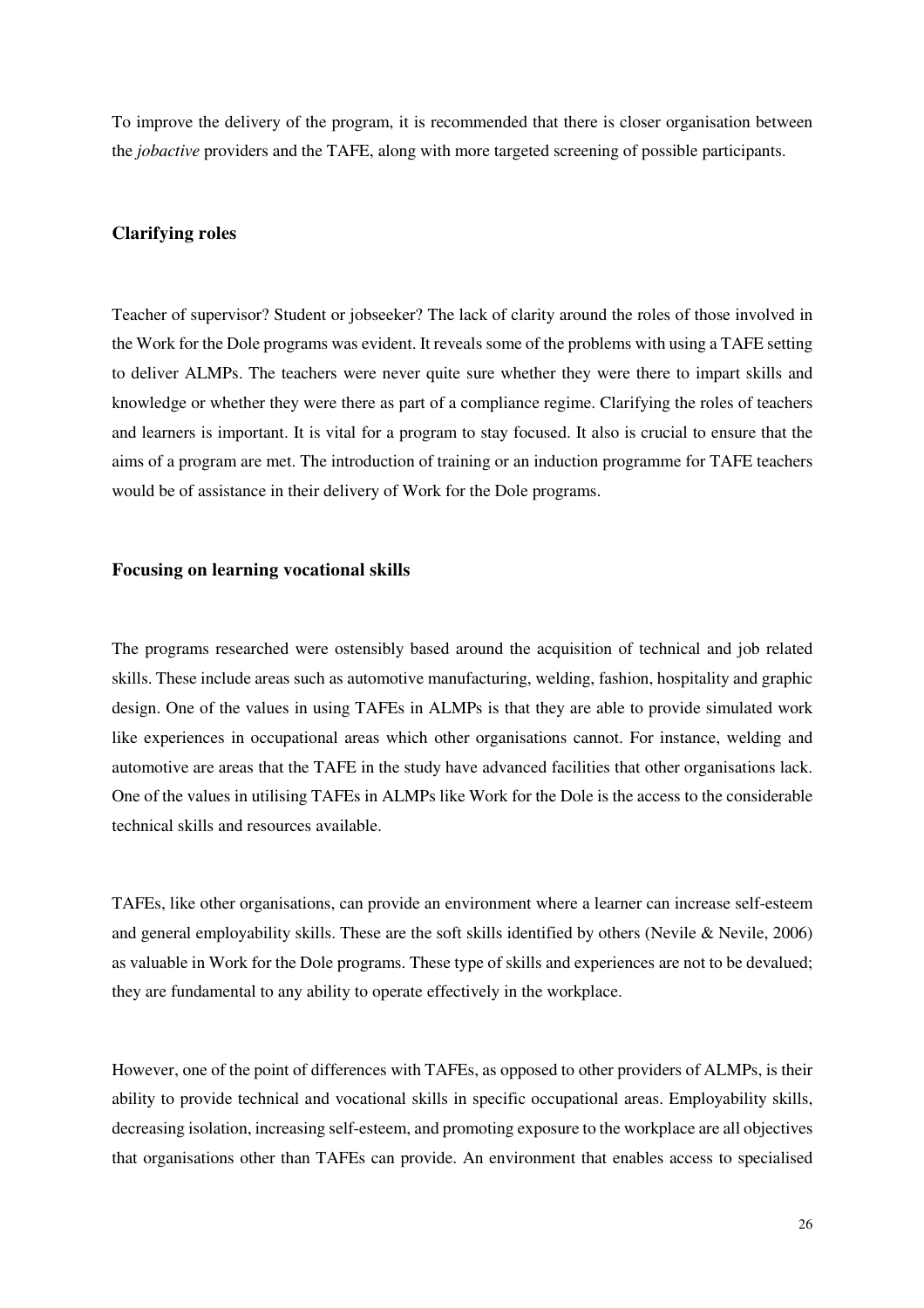technical skills in a learning environment with highly-trained teachers is something that is uniquely available to TAFEs. Furthermore, it has recognisable value. The aim of most ALMPs is to enable the jobseeker to gain employment and to exit welfare support. The acquisition of technical skills is one method that increases the overall employability of the jobseeker and makes them more attractive to an employer. An example can be seen in the teacher who stated how a number of participants had found employment after learning welding skills.

An obstacle teachers expressed about their experience in Work for the Dole programs is that they did not feel able to focus on technical skills development. Rather, teachers reported an increase in personal wellbeing and engagement of the job-seekers. While this is beneficial, an ability to focus on technical skills acquisition would increase the attractiveness of TAFEs as a location to run ALMPs. Further research in this area would be beneficial. For instance, research that focuses on how programs for the unemployed can be structured in TAFE to increase technical skill attainment can be used to inform policy decisions regarding funding.

#### **Creating opportunities for assessment and transition**

Borland (2014) writes of ALMPs like Work for the Dole that "small-scale programs, targeted at the needs of local unemployed and employers, and where ideally an unemployed person obtains a formal certificate or qualification, are more regularly found to have positive effects". A formal certificate or qualification suggests that a learning program has been undertaken that involves a verification of the achievement of a range of skills. Formal qualifications are able to be used within the labour market as a signifier of achievement to potential employers. They also enable access to various educational pathways that exists within the education sector.

Obtaining a formal certificate or qualification requires an assessment. One of the findings of this research refers to the barriers to undertaking assessment that teachers perceived. The nature of the programs precluded the ability to include formal assessment. There were some instances of assessment in the form of OH&S training and some units of competency. However, overall, assessment was avoided because it was felt that it would threaten the ability to provide a program suitable to the Work for the Dole requirements. Despite this, units of competency in training packages were generally followed. The structure of training packages and units of competency lend themselves to being utilised in a work simulation environment. The ways to construct a program that enables an assessment and the provision of a formal certificate or qualification is an area that would be benefit from further research.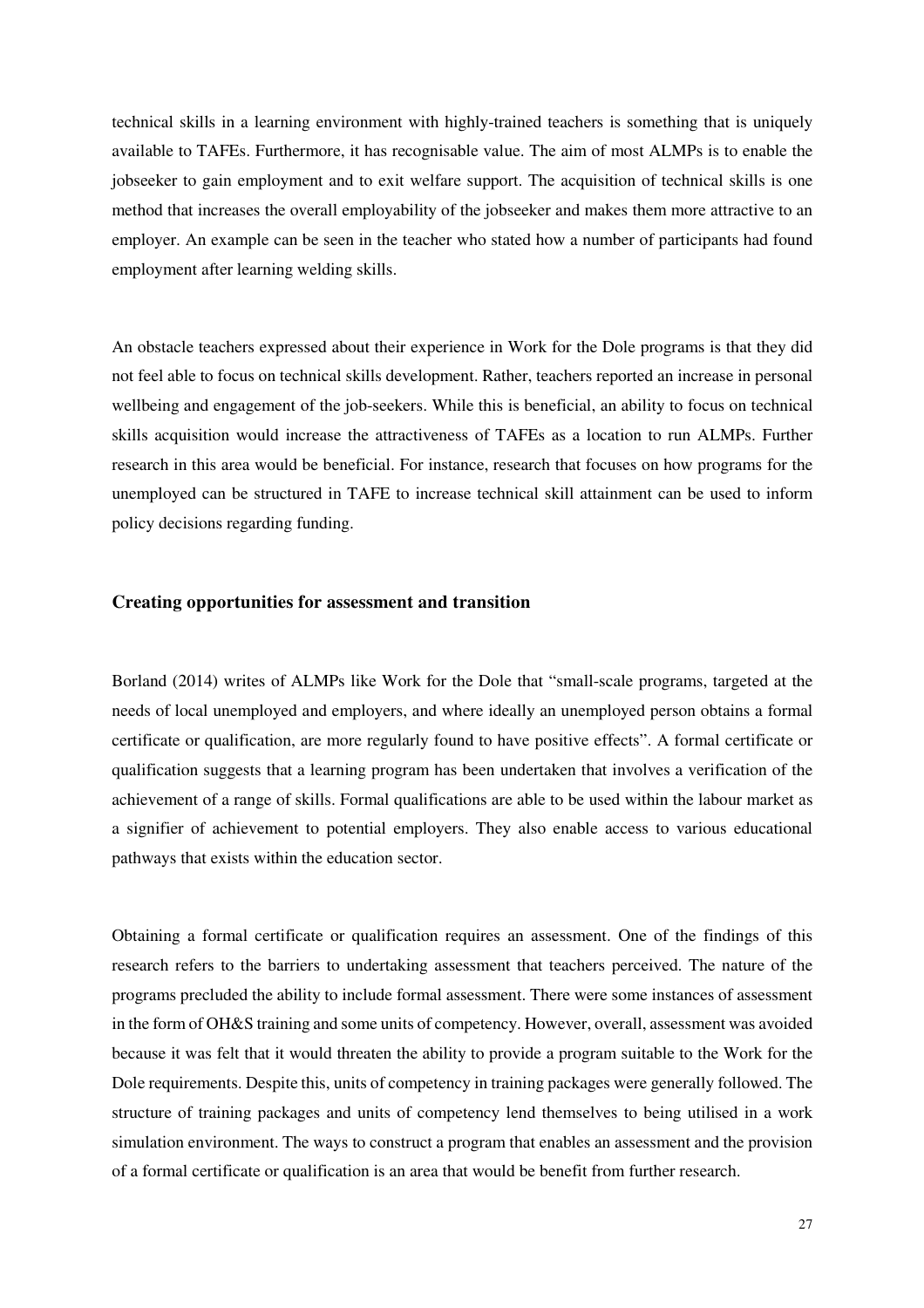# **Conclusion**

The literature on ALMPs and Work for the Dole shows that there is a role for education providers, and TAFE particularly, in the delivery of programs that assist jobseekers find work. The aims of both ALMPs and vocational education and training are similar in that they aim to increase the overall employability and skills of the population.

The literature also suggests there is conjecture on what constitutes a successful program. There remains controversy around the ethics of programs like Work for the Dole and also the ability for Work for the Dole to enable participants to gain employment.

This research focused on one aspect of the vast Work for the Dole activity within Australia. It used a case study approach to analyse the experience of Work for the Dole in a TAFE setting. TAFE teachers were the primary target group for collecting evidence and their observations were collected through a series of semi-structured interviews.

The findings showed that the experience of most of those involved in Work for the Dole was positive. Many participants and teachers and participants began in a negative state of mind. Through the course of the of the program, it was almost always reported that a shift to a positive experience occurred.

The cause of many frustrations were the administrative barriers. Every teacher expressed frustration at having to deal with the vagaries of the *jobactive* system. Participants entered the programs feeling like "just a number". The difficulties in the organisational aspects of the Work for the Dole program are relevant because they impact on the ability to provide an appropriate learning environment. The conditions have to be right for learning, and the conditions for learning were threatened by the administrative obstacles and frustrations.

One of the unique offerings of TAFE for Work for the Dole, and ALMPs in general, is the ability to provide experience in specific occupational areas. These can include occupations traditionally aligned to trades such as building and construction, automotive, metals and engineering, and cookery. Furthermore, TAFEs can have access to high-grade facilities and links to industry. The ability to create programs that enable the acquisition of technical skills and knowledge in a simulated work environment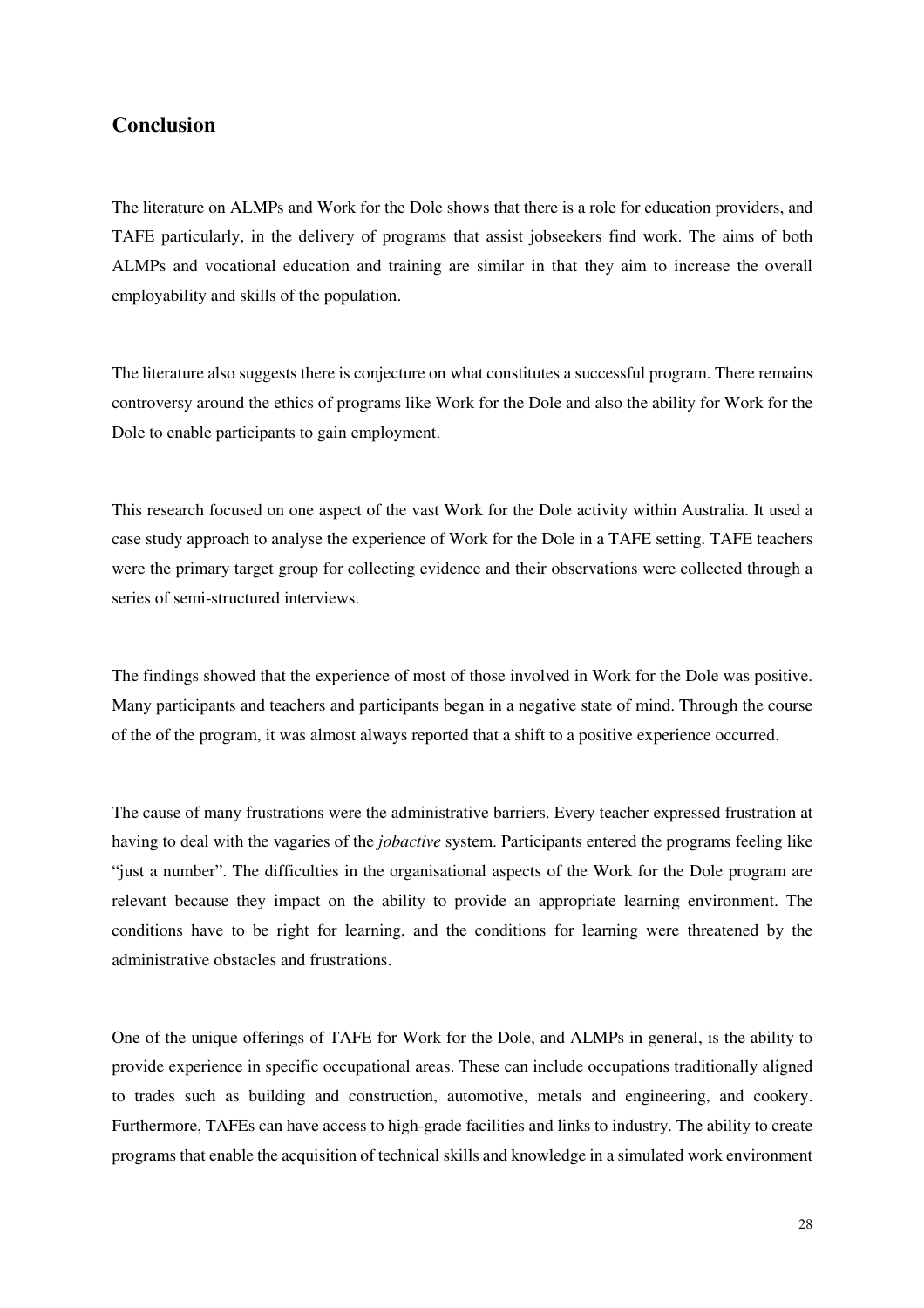would significantly increase the attractiveness of TAFE as a setting for Work for the Dole and other ALMPs.

One way to achieve this would be to include an assessment process. Assessment acts a way of verifying the skills and knowledge that participants have obtained. It also acts a quality assurance mechanism. Techers in this research study suggested that an assessment would not be appropriate. Assessment would change the nature of the program and also the way they related to the jobseekers. However, if a situation could be created where assessment was involved, and that jobseekers voluntarily participated in the assessment, it would create a valuable program. It would suggest that training was occurring in a work like environment where policy makers, potential employers and jobseekers could be confident had some credence in the employment market.

Overall, there were many positive reports about Work for the Dole operating in a TAFE setting. TAFEs, like the wider employment services sector, have as their mission to provide services to some of the most disadvantaged groups within society. TAFEs are well placed to assist in the creation of the type of programs, those that are smaller scale and locally targeted, that have been found more regularly to have positive effects.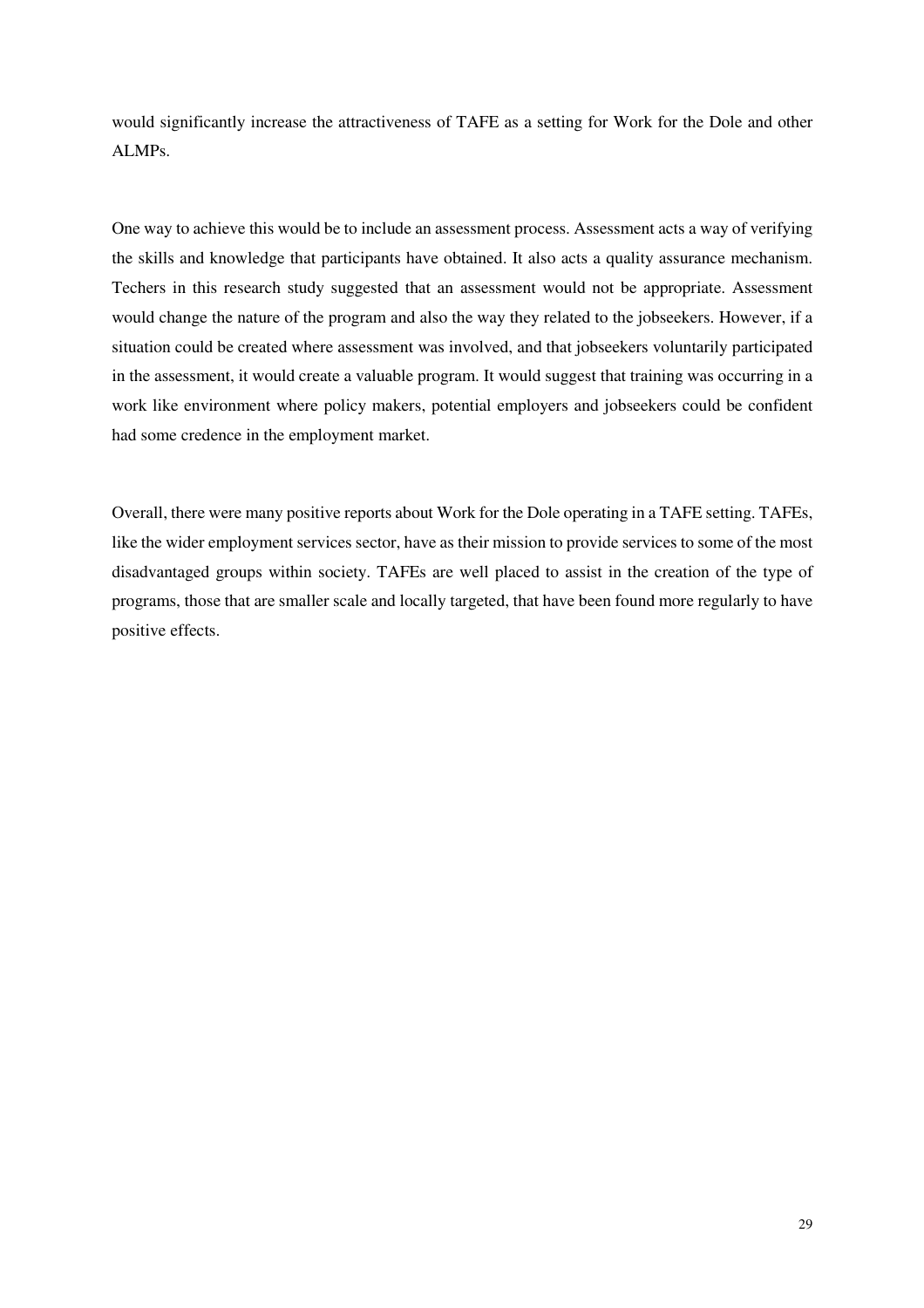## **Reference List**

- Bessant, J. (2000). Civil Conscription or Reciprocal Obligation: The Ethics of Work-for-the- Dole. *Australian Journal of Social Issues, 35*(1), 15-33.
- Blundell, R., Dias, M. C., Meghir, C., & Reenen, J. (2004). Evaluating The Employment Impact of a Mandatory Job Search Program. *Journal of the European Economic Association, 2*(4), 569- 606.
- Bolvig, I., Jensen, P., & Rosholm, M. (2003). The Employment Effects of Active Social Policy. *IDEAS Working Paper Series from RePEc*.
- Borland, J., & Tseng, Y.-P. (2011). Does 'Work for the Dole' work?: an Australian perspective on work experience programmes. *Applied Economics, 43*(28), 4353-4368.

Borland, J. (2014, January 30) Work for the Dole doesn't work, but here is what does. *The Conversation.*  Retrieved from https://theconversation.com/work-for-the-dole-doesnt-work-but-here-is-what-does-22492

- Brown, A., & Koettl, J. (2012). Active Labor Market Programs: Employment Gain or Fiscal Drain? *IDEAS Working Paper Series from RePEc*.
- Card, D. (2014). Evaluating active Labor market programs: what have we learned? *Travail et emploi, 139*, 15-23.
- Carling, K., & Larsson, L. (2005). Does early intervention help the unemployed youth? *Labour Economics, 12*(3), 301-319.
- Carson, E., Winefield, A., Waters, L., & Kerr, L. (2003). Work for the Dole: A Pathway to Selfesteem and Employment Commitment, or the Road to Frustration? *Youth Studies Australia, 22*(4), 19-26.
- Department of Employment (2017). *SA2 Data tables Small Area Labour Markets December quarter 2016*. Retrieved on 1<sup>st</sup>April, 2017 from https://docs.employment.gov.au/node/34691.
- Harding, S. G. (1987). *Feminism and methodology : social science issues*. Bloomington : Milton Keynes [Buckinghamshire]: Bloomington : Indiana University Press ; Milton Keynes Buckinghamshire : Open University Press.
- Hawke, A. (1998). "Work for the Dole"; -- A Cheap Labour Market Program? An Economist's Perspective. *Australian Journal of Social Issues, 33*(4), 395-405.
- Jordan, K. (2012). Closing the employment gap through work for the dole? Indigenous employment and the CDEP scheme. *Journal of Australian Political Economy,* (69), 29-58.
- Kaplan, A. (1973). *The conduct of inquiry : methodology for behavioral science*. Aylesbury: Aylesbury : Intertext.
- Kellard K., Dr Honey N. and McNamara, T. (2015) *Evaluation of Work for the Dole 2014-15*, Report prepared for the Department of Employment, Canberra, by The Social Research Centre, Melbourne.
- Kluve, J. (2010). The effectiveness of European active labor market programs. *Labour Economics,*